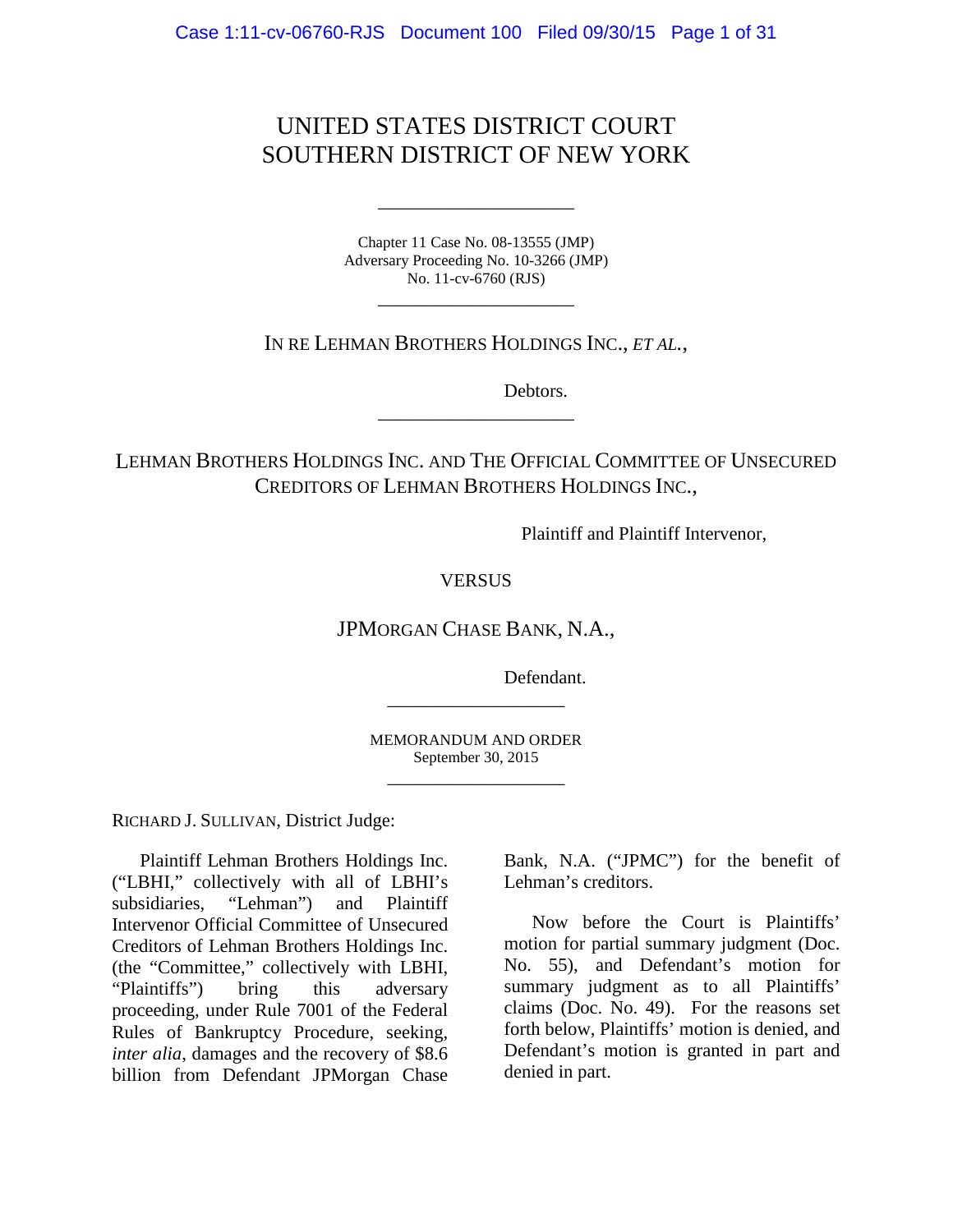#### I. BACKGROUND

#### A. Facts<sup>[1](#page-1-0)</sup>

Plaintiffs allege that JPMC took unfair advantage of Lehman at a time when Lehman relied upon JPMC as its main source of credit to sustain critical trading operations. They claim that actions taken by JPMC to mitigate its risk exposure to Lehman during the early days of the financial crisis included "take it or leave it" demands and a coordinated "cash grab" designed to ensure that JPMC would be repaid ahead of other creditors in the event of Lehman's insolvency. As it turned out, JPMC's concerns regarding Lehman's financial stability came to fruition, and the Court must now decide, long after the fact,

whether JPMC's actions were authorized by the parties' agreements and governing law.

A summary of the facts alleged in Plaintiffs' First Amended Complaint appears in the Court's prior opinion and order denying Defendant's motion to withdraw the reference to the bankruptcy court in this matter. (Doc. No. 40.) Accordingly, the Court sets forth below only those undisputed facts pertinent to the instant motion.

#### 1. The Clearance Agreement

Prior to its bankruptcy, "Lehman was the fourth largest investment bank in the United States," offering "an array of financial services in equity and fixed income sales, trading and research, investment banking, asset management, private investment management, and private equity." (Doc. No. 3, Ex. A ("First Amended Complaint") ¶ 15.) As is most relevant here, Lehman "provided prime broker services to professional investors and hedge funds, allowing them to borrow securities and cash [in order] to be able to invest on a leveraged basis using borrowed funds, or debt, to increase the returns on equity." (*Id*.) These service offerings required Lehman to buy and sell billions of dollars in securities each day on behalf of itself and its clients.

At all times relevant to this action, JPMC served as the primary bank and credit provider for broker/dealer Lehman Brothers Inc. ("LBI"), a wholly-owned subsidiary of LBHI. (Def. MSJ 56.1 Stmt. 12.) Among its roles, JPMC functioned as the agent for LBI's "triparty repurchase agreements," also known as "triparty repos." (Def. MSJ 56.1 Stmt. ¶ 6; Pl. PSMJ 56.1 Stmt. ¶ 1.) In a repurchasing agreement, one party sells an asset to another party with a promise to repurchase that asset at a pre-specified future date. In the triparty repo market, a third party known as a clearing bank acts as

<span id="page-1-0"></span><sup>&</sup>lt;sup>1</sup> The following facts are drawn from the parties' Local Civil Rule 56.1 Statements submitted in connection with Defendant's motion for summary judgment ("MSJ") and Plaintiffs' motion for partial summary judgment ("PMSJ"). (Doc. No. 67 ("Def. MSJ 56.1 Stmt."); Doc. No. 78 ("Pl. MSJ 56.1 Stmt."); Doc. No. 58 ("Pl. PMSJ 56.1 Stmt."); Doc. No. 74 ("Def. PMSJ 56.1 Stmt."); Doc. No. 90 ("Pl. Reply PMSJ 56.1 Stmt.").) Unless otherwise noted, where only one party's 56.1 Statement is cited, the other party does not dispute the fact asserted, has offered no admissible evidence to refute that fact, or merely objects to inferences drawn from that fact. In deciding these cross-motions, the Court also considered Defendant's revised memorandum of law in support of its motion for summary judgment (Doc. No. 66 ("Def. MSJ Mem.")), Plaintiffs' memorandum of law in support of their motion for partial summary judgment (Doc. No. 59 ("Pl. PMSJ Mem.")), Defendant's memorandum of law in opposition to Plaintiffs' motion (Doc. No. 73 ("Def. PMSJ Opp'n")), Plaintiffs' memorandum of law in opposition to Defendant's motion (Doc. No. 77 (Pl. MSJ Opp'n")), Defendant's reply (Doc. No. 87 ("Def. MSJ Reply")), and Plaintiffs' reply (Doc. No. 89 ("Pl. PMSJ Reply")), along with the affidavits, declarations, exhibits, and citations to supplemental authority attached thereto (Doc. Nos. 51–52, 56–57, 68, 74–75, 79–83, 91, 94, 96).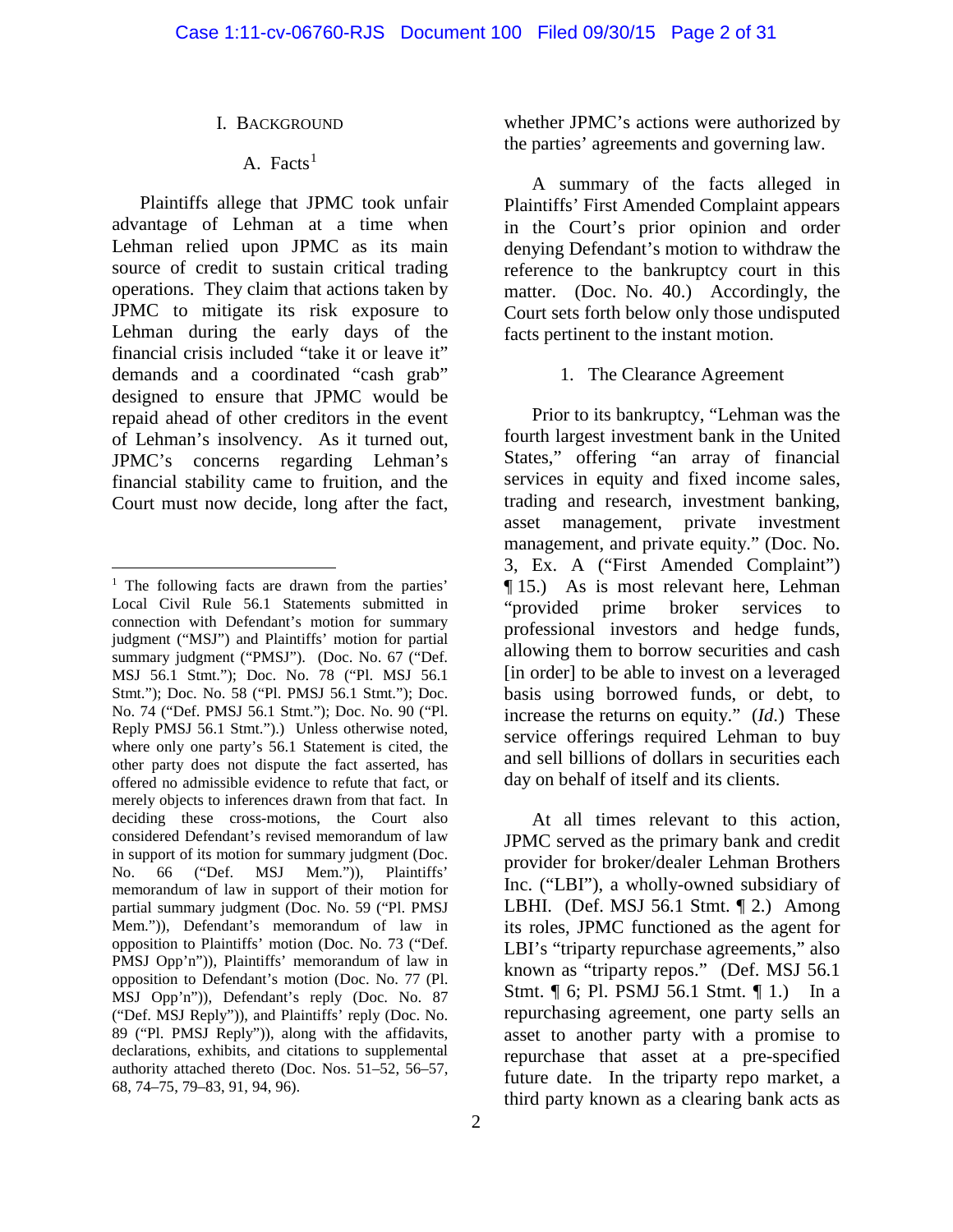an intermediary between two groups of parties engaging in a repurchase transaction – broker/dealers like LBI on the one hand, and outside investors on the other. In a triparty repo transaction, at the end of the day, the clearing bank settles the repos, which involves simultaneously transferring securities from the broker/dealer's account to the outside investors' accounts and the cash from the outside investors' accounts to the broker/dealer's accounts. (Def. MSJ 56.1 Stmt. ¶ 4.) The outside investors hold the securities overnight and, in the morning of the next trading day, the clearing bank "unwinds" the repo, returning the securities to the broker/dealer and transferring cash (at the repurchase price plus interest) to the outside investors. (*Id.* ¶ 5.)

During the relevant period, only two clearing banks – JPMC and Bank of New York Mellon – provided triparty repo clearing services to broker/dealers like LBI. (Pl. MSJ 56.1 Stmt. ¶ 6; *id.* Cntrstmt. ¶¶ 2, 28.) These clearing banks provided the nearly \$2.5 trillion of daily intraday credit and liquidity that broker/dealer banks like LBI required to "maintain their inventory of securities, to support their trading activity, and to settle new issues of securities." (Pl. MSJ 56.1 Cntrstmt. ¶ 3 (internal quotation marks omitted).) At its peak in March of 2008, LBI alone borrowed as much as \$242 billion of intraday credit from JPMC to unwind its triparty repo transactions. (Def. MSJ 56.1 Stmt. ¶ 76.)

JPMC's triparty repo obligations were defined in a Clearance Agreement executed on June 15, 2000 between LBI and JPMC's predecessor-in-interest, the Chase Manhattan Bank ("Chase"). (*Id*. ¶¶ 3, 14.) Under the terms of the Clearance Agreement, JPMC agreed to "act as [LBI's] non-exclusive clearance agent for securities transactions" and as the "custodian with

respect to [LBI's] tri-party custody transactions." (*Id.* ¶ 6.) Specifically, Section 3 provided that JPMC may "permit transfer from the Clearing Account [to other JPMC accounts] to the extent that after such transfer [JPMorgan] remain[s] fully collateralized." (*Id*. ¶ 71 (quoting Doc. No. 3, Ex. C ("Clearance Agreement")).) The lending provision appearing in Section 5 of the agreement also preserved JPMC's right, via Chase, to decline a request by LBI for an extension of credit and provided that "[a]ll loans, whether of money or securities, shall be payable on demand." (*Id. ¶* 58.) The provision further provided that Chase, and thereby JPMC, "may, solely at [its] discretion, permit [LBI] to use funds credited to the Account prior to final payment" and "may at any time decline to extend . . . credit at [JPMC's] discretion, with notice . . . ." (*Id.*) The contract's countervailing lien provisions in Section 11 granted JPMC, via Chase, a lien over certain assets held in LBI's accounts at JPMC as security for its exposure on advances made by JPMC to LBI. (*Id.* ¶ 59.) The lien provisions further provided that LBI "may upon three days<sup>[']</sup> written notice to [JPMC] transfer any security." (*Id*. ¶ 88.)

Although the "initial term" of the Clearance Agreement commenced on June 15, 2000 and ended on October 7, 2002, the parties continued to engage in transactions under the terms of the agreement from June 2000 until they executed a formal amendment continuing their agreement in May 2008. (*See* Def. MSJ 56.1 Stmt. ¶ 3; Clearance Agreement.)

## 2. The August Agreements

In early 2008, the Federal Reserve urged JPMC to review its exposure in the clearance market and increase the margins it required from broker/dealers like LBI to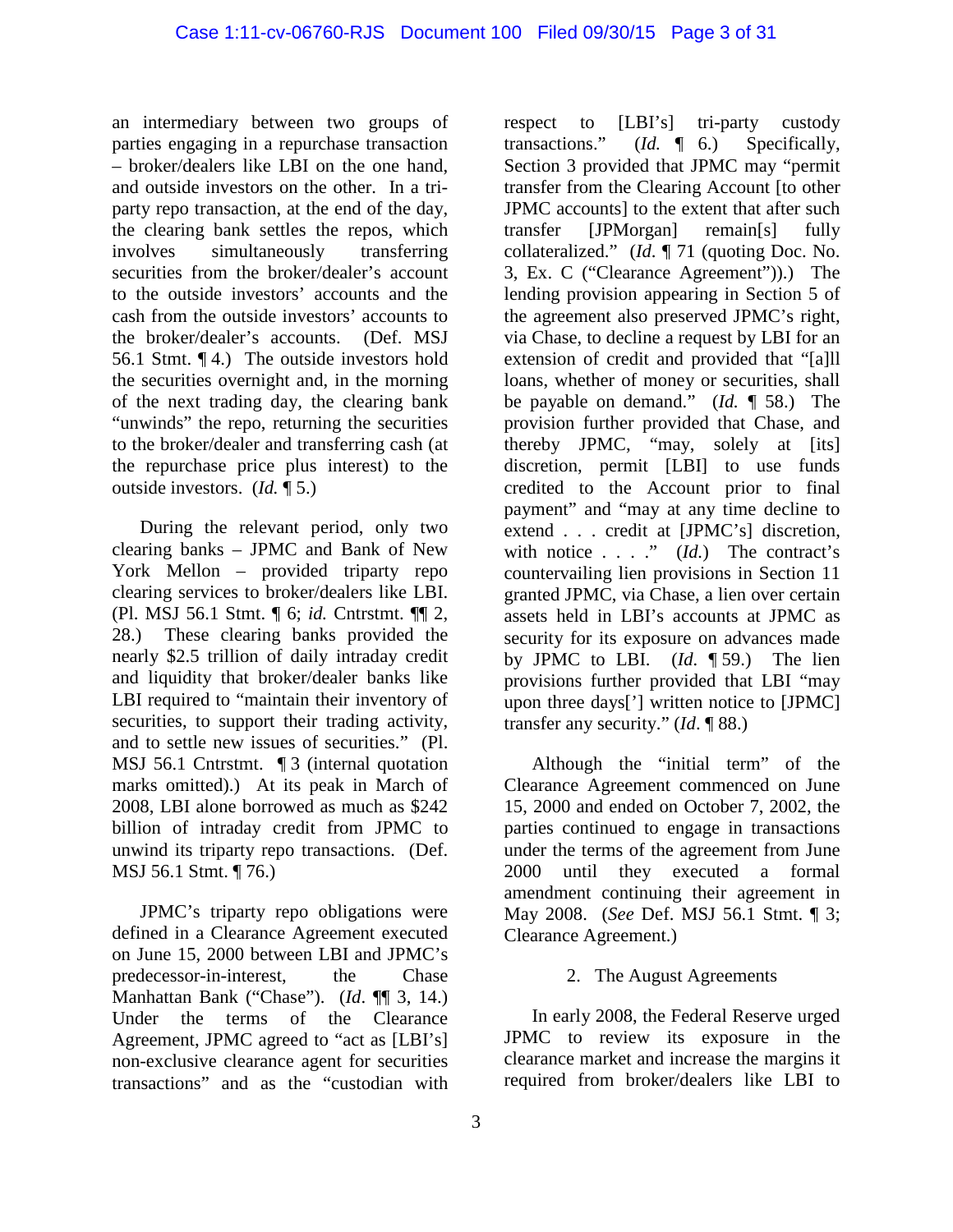cover clearing-related functions. (Def. MSJ 56.1 Stmt. ¶ 8; Pl. MSJ 56.1 Stmt. ¶ 8.) JPMC began that process and, in June, following negotiations, LBHI pledged collateral in the form of securities priced at approximately \$5 billion to secure JPMC's advances of intraday credit (the "June Collateral"). (Def. MSJ 56.1 Stmt. ¶ 9; Pl. MSJ 56.1 Stmt. ¶ 9.)

A few months later, in August 2008, JPMC raised concerns to Lehman regarding (1) the valuation of the June Collateral, and (2) the enforceability of its lien on those funds. (Def. MSJ 56.1 Stmt. ¶¶ 10–11; Pl. MSJ 56.1 Stmt. ¶ 10.) In response to these concerns, LBHI agreed to transfer the June Collateral to a securities account maintained at JPMC, and the parties entered into a series of new agreements further defining their triparty repo and security obligations (collectively the "August Agreements"). (Def. MSJ 56.1 Stmt. ¶ 12.) The August Agreements, executed on or about August 29, 2008, included an amendment to the Clearance Agreement (the "August Amendment"), a guaranty of LBHI's obligations (the "August Guaranty"), and a security agreement which provided JPMC with a lien over LBHI accounts (the "August Security Agreement"). (*Id.* ¶[ 12–15; Pl. PMSJ 56.1. Stmt. ¶¶ 8, 11.) In the August Agreements, LBHI agreed to post collateral to guarantee the intraday trading obligations of LBHI and Lehman subsidiaries, as defined in the amended Clearance Agreement. (Pl. MSJ 56.1 Cntrstmt. ¶ 21; Doc. No. 56, Ex. R at 1.)

#### 3. The September Agreements

On September 9, 2008, Lehman's stock dropped to \$7.79, a 45% decline from the prior day's value. (Def. MSJ 56.1 Stmt. ¶ 19.) That same day, JPMC approached Lehman to obtain a "broad-based collateral

agreement to secure all the risk that JPMorgan had to Lehman Brothers" and request additional collateral from Lehman. (*Id*. ¶¶ 20–21; *see also* Pl. MSJ 56.1 Stmt.  $\P$ [ $\degree$  20–21.) In the discussion, JPMC allegedly told LBHI executives that, if they did not execute the proposed agreements before LBHI's earnings call the next day, "it would be difficult for JPMorgan to continue to be supportive of Lehman." (Pl. MSJ 56.1 Stmt. ¶ 78.)

The following morning, Lehman's Global Treasurer Paolo Tonucci, working directly below Lehman's Chief Financial Officer ("CFO"), executed a number of contracts with JPMC (the "September Agreements"). (Def. MSJ 56.1 Stmt. ¶ 22, 105–06.) The September Agreements included an amendment to the Clearance Agreement (the "September Amendment"), a guaranty (the "September Guaranty"), and a security agreement (the "September Security Agreement"). (*Id.* ¶¶ 22–24.) The September Amendment stated that LBHI's obligations to JPMC would include "all of [LBI's] existing or future indebtedness, obligations and liabilities of any kind to [JPMC] including, without limitation, derivative transactions, settlement of securities hereunder or any other business." (S.D.N.Y. Bankr. 10-ap-03266 (JMP), Doc. No. 14-6 at 1.)

## 4. JPMC's Demands for Collateral Under the September Agreements

The following day, on September 10, 2008, LBHI pre-announced its third-quarter 2008 earnings, revealing a \$3.9 billion loss and its plans to spin off real estate assets. (Def. MSJ 56.1 Stmt. ¶ 27.) The next day, LBHI's stock price closed at \$4.22, 42% lower than its closing price on the prior day. (*Id*. ¶ 28.)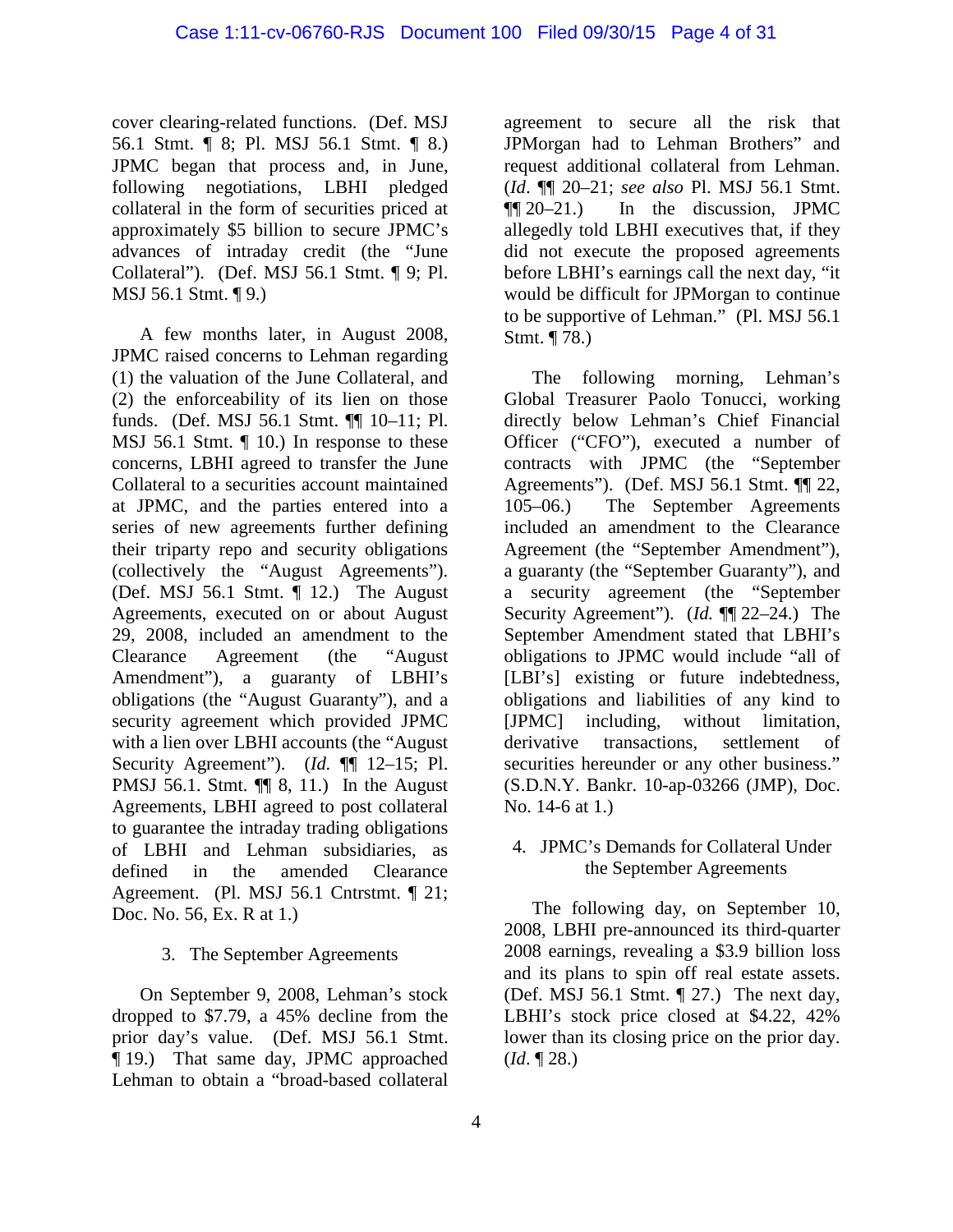By September 11, 2008, LBHI provided JPMC with additional collateral, totaling \$3.6 billion in cash and money market funds. (Def. MSJ 56.1 Stmt. ¶ 26; *see also*  Pl. MSJ 56.1 Stmt. ¶ 21.) Nevertheless, that evening top executives from LBHI and JPMC convened for a conference call, during which JPMC demanded an additional \$5 billion in cash collateral to secure its clearance activities pursuant to the September Agreements. (Def. MSJ 56.1 Stmt. ¶ 29.) Lehman Chief Executive Officer ("CEO") Richard Fuld agreed to the request only after confirming with Lehman CFO Ian Lowitt that Lehman had sufficient financial resources to post the collateral. (*Id*. ¶¶ 29–30; *see also* Pl. MSJ 56.1 Stmt. ¶ 33 (noting that LBHI "scrambled to pull together virtually all unencumbered cash" in order to comply).) The following morning, JPMC settled Lehman's triparty repo book, advancing approximately \$120 billion (Def. MSJ 56.1 Stmt. ¶¶ 32, 92); later that same day, LBHI posted the \$5 billion in cash it had agreed to provide JPMC (*id*. ¶ 33).

In total, between September 9 and 12, 2008, LBHI pledged a security interest in approximately \$1.7 billion in money-market funds to JPMC; LBHI had also deposited a total of \$6.9 billion of cash collateral into a LBHI demand deposit account denominated DDA# 066-141-605 (the "Cash Account"). (Def. MSJ 56.1 Stmt. ¶ 162; *see also* First Amended Complaint ¶ 66.) After the funds were deposited, JPMC moved the \$6.9 billion out of the Cash Account and into an account maintained on JPMC's general ledger, G/L 2103940020 MMA NIB TRIPARTY CASH COLLATERAL (the "GL Cash Collateral Account"). (Def. MSJ 56.1 Stmt. ¶ 163; Pl. PMSJ 56.1 Stmt. ¶ 20.) The GL Cash Collateral Account held cash pledged to JPMC by various broker/dealer clients engaged in financial activities, including triparty repos, and only JPMC

could transfer funds from the account. (Def. MSJ 56.1 Stmt. ¶¶ 164–65; Pl. PMSJ 56.1 Stmt. ¶ 22.)

## 5. Lehman's Bankruptcy Filing

Beginning on the evening of Friday, September 12, 2008 and continuing over the weekend, the CEOs of major Wall Street banks met at the Federal Reserve to address Lehman's precarious financial situation. (Def. MSJ 56.1 Stmt. ¶ 34.) During those meetings, then-Treasury Secretary Henry Paulson informed the CEOs that, without help, Lehman would not open for business the next week. (*Id*.)

Before the U.S. markets opened on Monday, September 15, 2008, LBHI filed a Chapter 11 petition with the U.S. Bankruptcy Court for the Southern District of New York. (*Id*. ¶ 44.) Timothy Geithner, then-President of the Federal Reserve Bank of New York, later testified – with the obvious benefit of hindsight – that by September 14 Lehman's bankruptcy had become "truly inevitable," and a senior Federal Reserve official later commented that "the entire Street [had been] running away from Lehman." (*Id*. ¶¶ 35, 37.)

6. LBHI's Comfort Order Motion and Proceedings in the Bankruptcy Court

The morning of Lehman's bankruptcy, JPMC provided approximately \$87 billion of credit to LBI to unwind the previous Friday's triparty repo agreements and other financing. (Def. MSJ 56.1 Stmt.  $\P\P$ 45, 100.) The following day, on September 16, 2008, LBHI filed a motion in the bankruptcy court seeking a so-called "comfort" order – designed to lift the automatic stay imposed upon Lehman's bankruptcy filing that otherwise prevented Lehman from incurring additional debt – to induce JPMC to continue making intraday clearance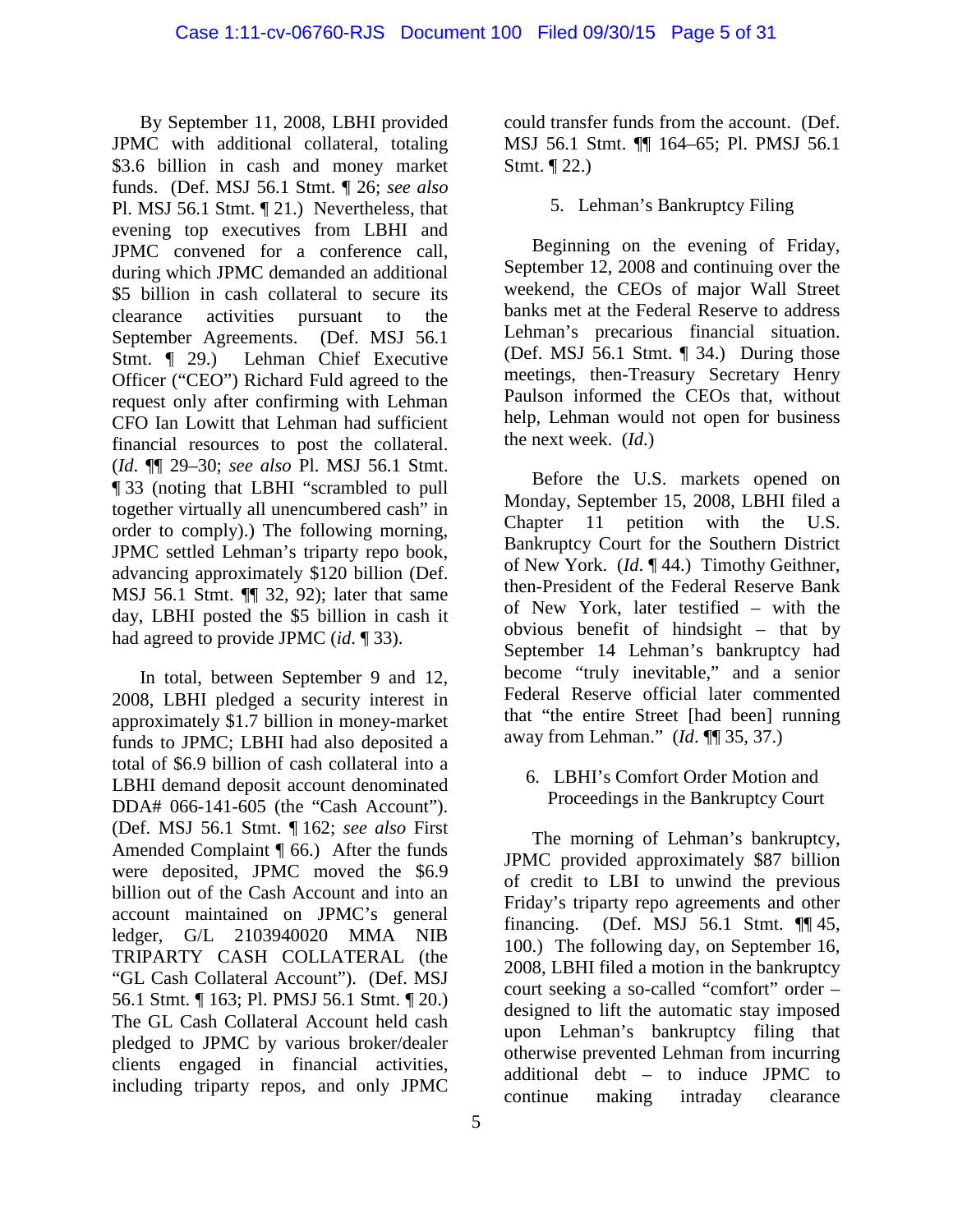advances to LBI during the pendency of the bankruptcy (the "Comfort Order Motion"). (*Id*. ¶ 46.) Specifically, the motion asked the bankruptcy court to clarify that JPMC was authorized to continue incurring debt from Lehman under the August and September Agreements and that LBHI was authorized to guaranty and provide collateral for post-bankruptcy JPMC advances. (*Id*. ¶ 46.) LHBI's Comfort Order Motion stated that JPMC made clearance advances at "its sole discretion" and that obligations arising from clearance advances were "payable . . . upon demand by [JPMC]." (*Id*. ¶ 47; *see also id.* ¶ 125.) The Court granted the motion at a hearing that day. (Def. MSJ 56.1 Stmt. ¶ 130.) Also on September 16, 2008, Tonucci allegedly told Jane Buyers-Russo, a senior corporate banker at JPMC responsible for the Lehman relationship, that LBHI was awaiting approval from the United Kingdom's Financial Services Authority of a proposed sale to Barclays Capital Inc. ("Barclays"), and that JPMC would be "taken out of its [lending] position" once the transaction closed. (Def. PMSJ 56.1 Stmt. ¶ 27; Def. PMSJ 56.1 Cntrstmt. ¶ 23.)

On September 17, 2008, LBHI filed a motion with the bankruptcy court seeking approval of its asset sale to Barclays; the motion noted that the sale included "LBI's assets as well as three real properties" and attached a proposed asset purchase agreement that excluded from the sale "[c]ommercial real estate investments (including commercial loans, equity investments in such commercial real estate and other commercial real estate assets.)" (Def. PMSJ 56.1 Cntrstmt. ¶¶ 52–53; Pl. PMSJ 56.1 Cntrstmt. Response ¶ 52.)

On the evening of September 18, 2008, Barclays observed that, because LBI would enter liquidation the following day, any

party extending financing to LBI that evening "would effectively be buying the inventory backing that repo" postliquidation. (Def. PMSJ 56.1. Cntrstmt. ¶ 78.) According to Lehman representatives, Barclays was particularly insistent that its overnight financing not include "RACERS" – structured securities with a face value of \$5 billion but backed by questionable Lehman assets including commercial real estate loans – among its collateral at the time of Lehman's liquidation. (Def. PMSJ 56.1 Cntrstmt. ¶¶ 33–34, 79–80.) Lehman personnel, thus, ensured that RACERS would "not be funded by Barclays that evening." (Def. PMSJ 56.1 Cntrstmt. ¶¶ 82–86.)

On September 19, 2008, the bankruptcy court entered an order commencing liquidation proceedings of Lehman. (Def. MSJ 56.1 Stmt. ¶ 51.) It engaged Lehman and its creditors in a sale hearing over the evening of September 19 and morning of September 20, 2008, during which counsel for JPMC and Lehman were present. (Pl. PMSJ 56.1 Stmt. [ 33.) During the hearing, the parties learned that Barclays would purchase only a portion of LBI's assets and would do so at a lower price than previously believed. (Pl. PMSJ 56.1 Stmt. ¶¶ 34–35; Def. PMSJ 56.1. Cntrstmt. ¶¶ 101–102.) The bankruptcy court presiding over the subsequent Chapter 11 proceedings ultimately authorized the sale of LBI assets to Barclays, and the transaction closed on September 22, 2015. (Def. PMSJ 56.1. Cntrstmt. ¶ 52; Pl. PMSJ 56.1 Stmt. ¶ 26.) Following the sale, JPMC representatives expressed their belief that JPMC, along with other Lehman creditors, had been cheated, stating that "basically Barclay[s] / Lehman tricked us into holding the assets they didn't want." (Def. PMSJ 56.1 Cntrstmt. ¶ 103.)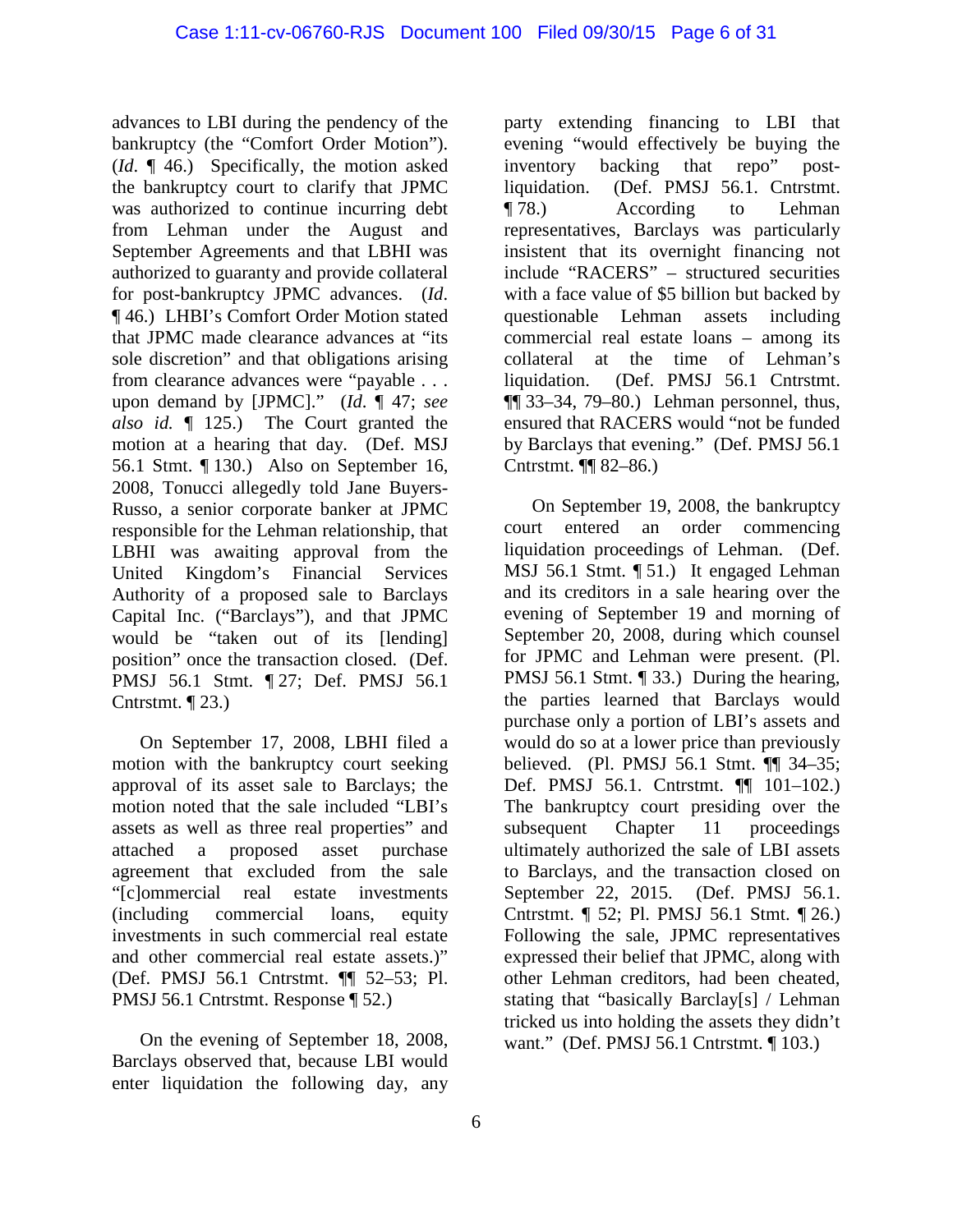The following month, in October 2008, JPMC applied approximately \$1.9 billion from the \$6.9 billion GL Cash Collateral Account to claims related to Lehman derivatives contracts, securities lending agreements, and repurchase agreements. (Pl. PMSJ 56.1 Stmt. ¶ 24 (naming only derivatives contracts); Def. MSJ 56.1 Stmt. ¶ 167.) It then applied the remaining funds in partial satisfaction of other Lehman obligations to JPMC. (Def. MSJ 56.1 Stmt. ¶ 168.)

Ultimately, JPMC filed claims against the LBHI estate in the amount of approximately \$30 billion, including secured claims under the August and September Guaranties for approximately \$25 billion resulting from extensions of triparty repo credit under the Clearance Agreement. (*See id.* ¶ 48.)

#### B. Procedural History

The Lehman bankruptcy is the largest and, arguably, most complex in U.S. history. Since Lehman filed its petition for bankruptcy in September 2008, Judge James M. Peck has overseen the administration process for tens of thousands of claims against the LBHI estate and presided over numerous adversary proceedings stemming from the bankruptcy.

<span id="page-6-0"></span>On September 15, 2010, Plaintiffs filed their First Amended Complaint in this adversarial proceeding, which sets forth 49 independent claims for relief and seeks damages as well as the return of \$8.6 billion in collateral that JPMC received from Lehman. On October 19, 2010, JPMC filed its motion to dismiss Plaintiffs' First Amended Complaint in the bankruptcy court. On December 1, 2010, while briefing was pending, JPMC filed counterclaims alleging that LBHI fraudulently induced JPMC to continue extending credit to LBI

after LBHI's bankruptcy filing. (*See* Doc. No. 3, Ex. B ("Amended Counterclaims").)

On April 19, 2012, the bankruptcy court granted JPMC's motion to dismiss 20 of Plaintiffs' 49 claims at issue in this matter. Specifically, the bankruptcy court found that claims based on preference liability or constructively fraudulent transfers – under Sections 544, 547, and 548 of the Bankruptcy Code – were foreclosed by the Bankruptcy Code's safe harbors. The court otherwise denied the motion. *Lehman Bros. Holdings Inc. v. JPMorgan Chase Bank*, *N.A. (In re Lehman Bros. Holdings Inc.)*, 469 B.R. 415, 420 (Bankr. S.D.N.Y. 2012).[2](#page-6-0) Thereafter, Plaintiffs filed a motion to dismiss Defendant's amended counterclaims. The bankruptcy court did not rule on that motion.

Following notice that JPMC intended to move for summary judgment, the Court withdrew its prior reference of this matter to the bankruptcy court on August 4, 2014. (*See* Doc. Nos. 43–45.) Defendant filed its motion for summary judgment on September 15, 2014 (Doc. No. 49), and Plaintiffs filed their motion for partial summary judgment on the same day (Doc.

 <sup>2</sup> While the motion was pending, Defendant moved this Court to withdraw the bankruptcy court's reference in this matter. The Court ruled on the motion on September 28, 2012, concluding that the bankruptcy court lacked the *constitutional* authority to finally adjudicate the majority of Plaintiffs' claims but, nonetheless, declined to withdraw the reference finding that the bankruptcy court had the *statutory* authority to issue proposed findings of fact and conclusions of law which might prove valuable in light of the bankruptcy court's extensive knowledge and experience in this matter. (Doc. No. 40.)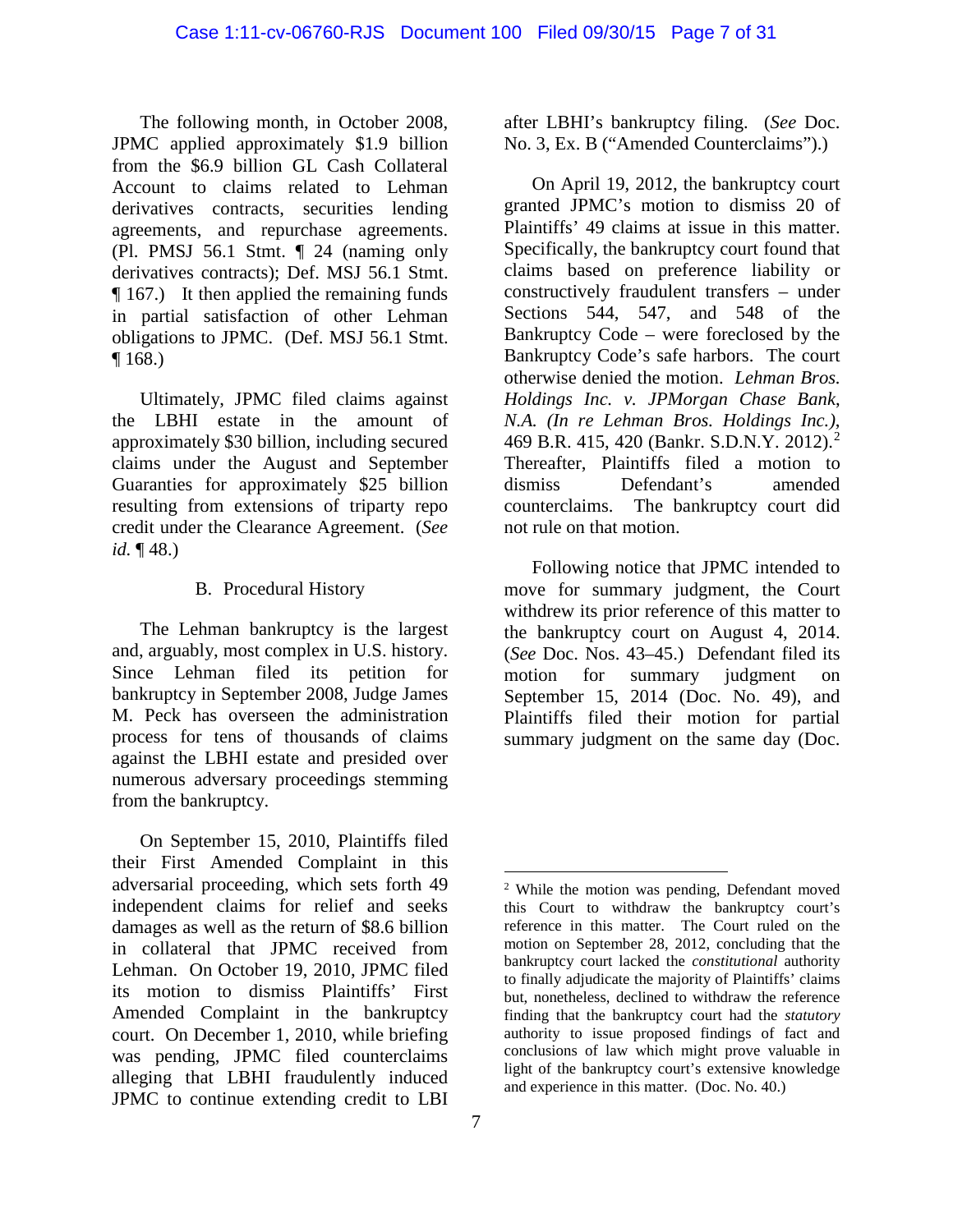No. 55). The motions were fully briefed on October [3](#page-7-0)1, 2014.<sup>3</sup>

#### II. LEGAL STANDARD

Pursuant to Rule 56(a) of the Federal Rules of Civil Procedure, summary judgment should be rendered "if the movant shows that there is no genuine dispute as to any material fact and the movant is entitled to judgment as a matter of law." Fed. R. Civ. P. 56(a). There is "no genuine dispute as to any material fact" where (1) the parties agree on all facts (that is, there are no disputed facts); (2) the parties disagree on some or all facts, but a reasonable factfinder could never accept the nonmoving party's version of the facts (that is, there are no genuinely disputed facts), *see Matsushita*  *Elec. Indus. Co., Ltd. v. Zenith Radio Corp.*, 475 U.S. 574, 587 (1986); or (3) the parties disagree on some or all facts, but even on the nonmoving party's version of the facts, the moving party would win as a matter of law (that is, none of the factual disputes are material), *see Anderson v. Liberty Lobby, Inc.*, 477 U.S. 242, 248 (1986).

In determining whether a fact is genuinely disputed, the court "is not to weigh the evidence but is instead required to view the evidence in the light most favorable to the party opposing summary judgment, to draw all reasonable inferences in favor of that party, and to eschew credibility assessments*.*" *Weyant v. Okst*, 101 F.3d 845, 854 (2d Cir. 1996). Nevertheless, to show a genuine dispute, the nonmoving party must provide "hard evidence," *D'Amico v. City of N.Y.*, 132 F.3d 145, 149 (2d Cir. 1998), "from which a reasonable inference in [its] favor may be drawn," *Binder & Binder PC v. Barnhart*, 481 F.3d 141, 148 (2d Cir. 2007) (internal quotation marks omitted). "Conclusory allegations, conjecture, and speculation," *Kerzer v. Kingly Mfg.*, 156 F.3d 396, 400 (2d Cir. 1998), as well as the existence of a mere "scintilla of evidence in support of the [nonmoving party's] position," *Anderson*, 477 U.S. at 252, are insufficient to create a genuinely disputed fact. A moving party is "entitled to judgment as a matter of law" on an issue if (1) it bears the burden of proof on the issue and the undisputed facts meet that burden; or (2) the nonmoving party bears the burden of proof on the issue and the moving party "'show[s]' – that is, point[s] out . . . – that there is an absence of evidence [in the record] to support the nonmoving party's [position]," *see Celotex Corp. v. Catrett*, 477 U.S. 317, 325 (1986).

<span id="page-7-0"></span><sup>&</sup>lt;sup>3</sup> On August 11, 2014, the Court issued an order observing that the parties had "propose[d] a staggering motion schedule that call[ed] for more than 600 pages of legal briefs spread over seven months, along with an unlimited quantity of exhibits, affidavits, and deposition designations." (Doc. No. 47 at 1.) Since this type of "trial on written submissions" is inconsistent with the purpose of Rule 56, the Court imposed strict page limits and ordered that "the parties shall be limited to a total of twentyfive exhibits" but that "documents that have already been docketed, such as the Complaint, need not be resubmitted as exhibits." (*Id*. at 1–2.) In apparent disregard of the Court's clear ruling, Plaintiffs now urge that "[i]n the event that the Court finds the cited evidence insufficient to create a triable question of fact on any particular issue, Plaintiffs respectfully request relief from the order and permission to supply additional evidence." (Pl. MSJ Opp'n at 3 n.3; *see also* Pl. MSJ 56.1 Stmt. (offering similar statements 37 different times).) The request is denied. In light of the Court's inherent authority to "manage [its] own affairs so as to achieve the orderly and expeditious disposition of cases," *Chambers v. NASCO, Inc.*, 501 U.S. 32, 43 (1991), the Court is confident that the page limits and exhibit caps imposed for this motion were appropriate, applied equally to both parties, and sufficient to enable the parties to demonstrate to the Court "whether there is a genuine issue for trial." *Anderson v. Liberty Lobby, Inc.*, 477 U.S. 242, 249 (1986).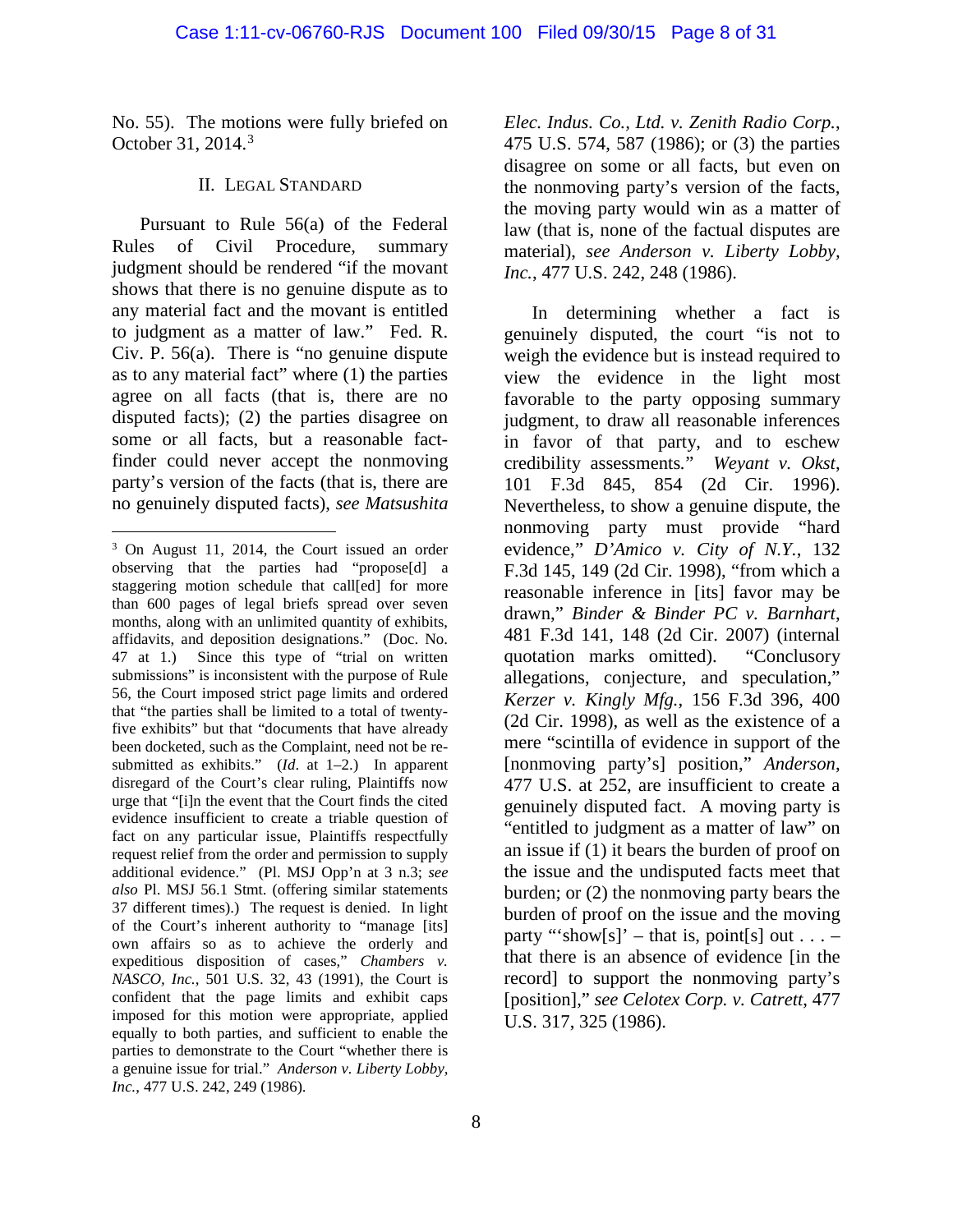#### II. DISCUSSION

Plaintiffs claim that JPMC used its "life or death" leverage as Lehman's primary clearing bank to extract virtually all of Lehman's remaining liquidity and establish a \$8.6 billion "slush fund" for its own use. The allegations, however, rest on the fundamental premise that JPMC was obligated to extend credit to Lehman under its credit agreement and that, therefore, JPMC's demands, conditioning extensions of credit on obtaining additional collateral, were wrongful. As set forth below, an analysis of the parties' contracts contradicts that premise; rather, the contracts negotiated between the parties unambiguously permitted JPMC to cease extending credit to LBI even without an extended notice period. Plaintiffs alternatively argue that JPMC's efforts to secure its collateral and ensure that Lehman's debt would be paid in full through operation of its lien were unlawful and improper. Again, the Court disagrees. The parties' agreements do not limit JPMC's ability to request the collateral necessary to secure LBHI's obligations. Moreover, the Court finds that JPMC retained its lien over the collateral originally deposited in the Cash Account even after transferring it to JPMC's GL Cash Collateral Account.

#### A. The Parties' Contractual Agreements Did Not Impose on JPMC an Obligation to Lend or Otherwise Restrict JPMC's Right to Request Collateral

In order to understand the triparty repo financing relationship between JPMC and Lehman and the obligations the parties owed to one another, the Court begins with the language of the parties' governing contracts, assessing both their express and implied terms.

#### 1. The Clearance Agreement Did Not Require JPMC to Indefinitely Extend Credit to Lehman

The Clearance Agreement is the foundational document defining the relationship between the parties. Its creditrelated provisions, appearing in Section 5, are central to this dispute, and provide as follows:

[JPMC] may, solely at [its] discretion, permit [LBI] to use funds credited to the Account prior to final payment . . . . All loans, whether of money or securities, shall be payable on demand and shall bear interest at such reasonable rates as shall be determined by [JPMC]. Notwithstanding the fact that [JPMC] may from time to time make advances or loans pursuant to this paragraph or otherwise extend credit to [LBI], whether or not as a regular pattern, [JPMC] may *at any time* decline to extend such credit at [its] discretion, *with notice* . . . .

(Clearance Agreement § 5 (emphasis added).)

The text of Section 5 clearly contemplates JPMC's ability to extend credit at its discretion, and the right to decline, with notice, further extensions of credit regardless of any prior course of conduct. Plaintiffs nonetheless argue that the phrase "with notice" obligated JPMC to provide "commercially reasonable notice" before denying credit to LBI. (Pl. MSJ Opp'n at 9.) Plaintiffs estimate that this notice would require "months and perhaps even a year." (Pl. MSJ Opp'n at 12 n.15.) They further claim that any interpretation that would permit Defendant to threaten on September 11, 2015 to cease extending credit on the morning of September 12, 2015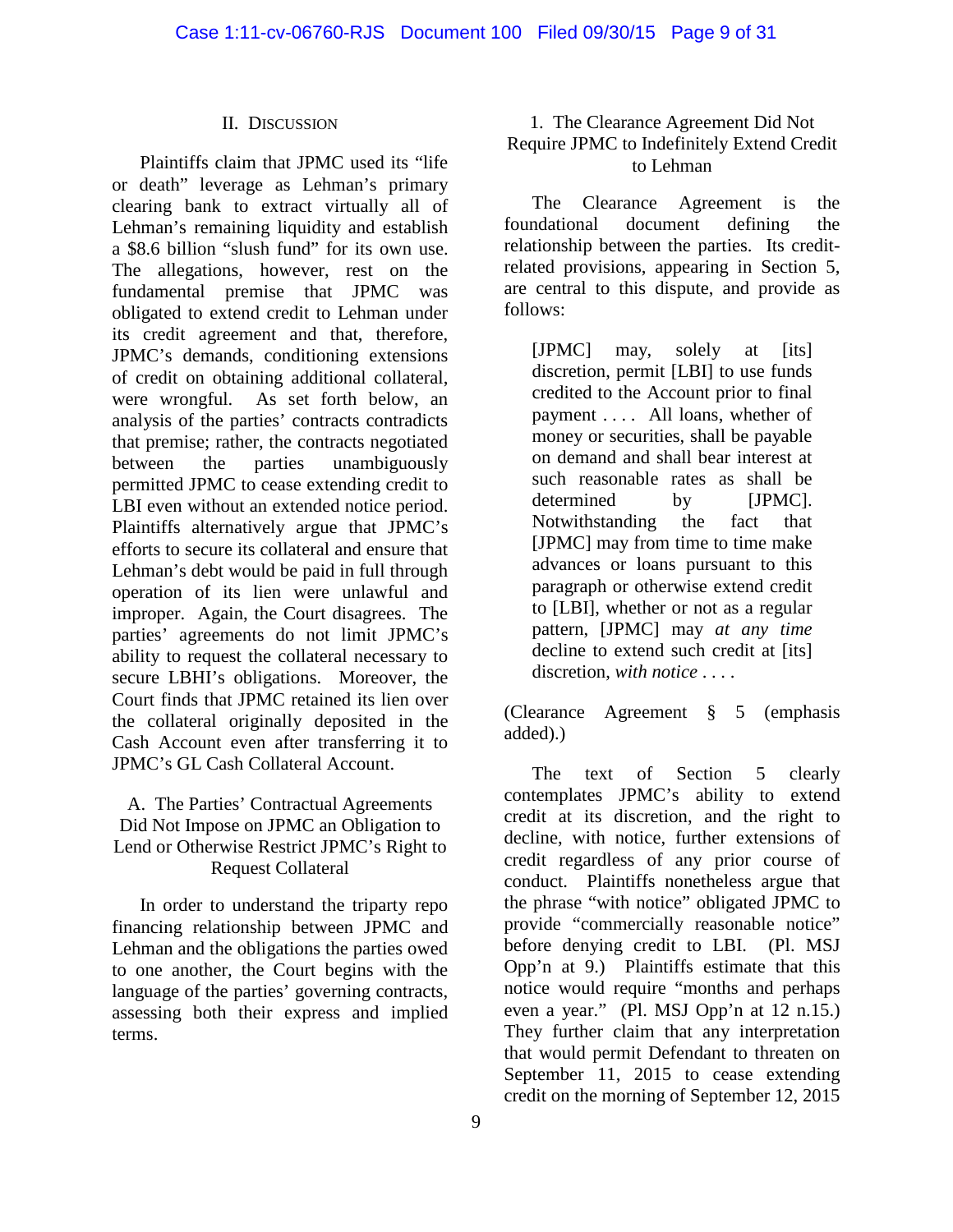– which Plaintiffs allege Defendant did and which Defendant denies – would render the "with notice" clause either meaningless or superfluous. (*Id*.)

Under New York law, which governs the agreements between the parties (Clearance Agreement § 24), contractual interpretation at summary judgment takes place in two stages. First, a court must determine, as a matter of law, whether the disputed contractual terms are ambiguous. *See Law Debenture Trust Co. of N.Y. v. Maverick Tube Corp*., 595 F.3d 458, 465 (2d Cir. 2010). "No ambiguity exists where the contract language has a definite and precise meaning, unattended by danger of misconception in the purport of the [contract] itself, and concerning which there is no reasonable basis for a difference of opinion." *Id*. at 467 (alternation in original, citations and internal quotation marks omitted). Second, if a court concludes that the contractual terms are "complete, clear and unambiguous," it must proceed to interpret those terms according to their "plain meaning." *Id.* (citations and internal quotation marks omitted). However, if a court finds that the contractual language is ambiguous, then it should typically deny summary judgment. Nevertheless, a court may "resolve ambiguity in contractual language as a matter of law if the evidence presented about the parties' intended meaning [is] so one-sided that no reasonable person could decide the contrary," or if the nonmoving party "fails to point to any relevant extrinsic evidence supporting that party's interpretation of the language." *Compagnie Financiere de CIC et de L'Union Europeenne v. Merrill Lynch, Pierce, Fenner & Smith Inc.*, 232 F.3d 153, 158 (2d Cir. 2000) (alteration in original, citations and internal quotation marks omitted).

The plain meaning of Section 5 is difficult to square with Plaintiffs' strained and extra-textual interpretation of the phrase "with notice." As set forth below, the Court finds that the phrase "with notice" in the quoted clause of Section 5, where a notice period is not defined, unambiguously means "accompanied by notice *at any time before* the noticed event occurs."

In order to discern the "plain and ordinary" meaning of the parties' contractual text, the Court consults dictionary sources. *White v. Cont'l Cas. Co.*, 9 N.Y.3d 264, 267 (2007). To begin, the word "with," as used here, is defined as "accompanying." *American Heritage Dictionary of the English Language* 1988 (5th ed. 2011); *see also Webster's Third New International Dictionary, Unabridged* 2626 (2002) ("accompanied by"). "Notice," the operative term in the contractual phrase, means "a formal announcement, notification, or warning, especially an announcement of one's intention to withdraw from an agreement." *American Heritage Dictionary of the English Language* 1206. Further, "notice" is often used in combination with a temporal word and defined as "warning, announcement, or intimation given a specified time before the event to take place," as in "evacuating a school building ... in a minute's notice," "ready to leave at short notice," or "allow" me ten minutes' notice." *Webster's Third New International Dictionary, Unabridged* 1544; *see also* 10 *Oxford English Dictionary* 551 (2d ed. 1989) (defining "notice" as "an intimation by one of the parties to an agreement that it is to terminate at a specified time"). Indeed, Plaintiffs' own proposed definition, "a notification or warning of something, especially to allow preparations to be made" (Pl. MSJ Opp'n at 9 (quoting *Oxford English Dictionary* (2014)), supports this reading. The same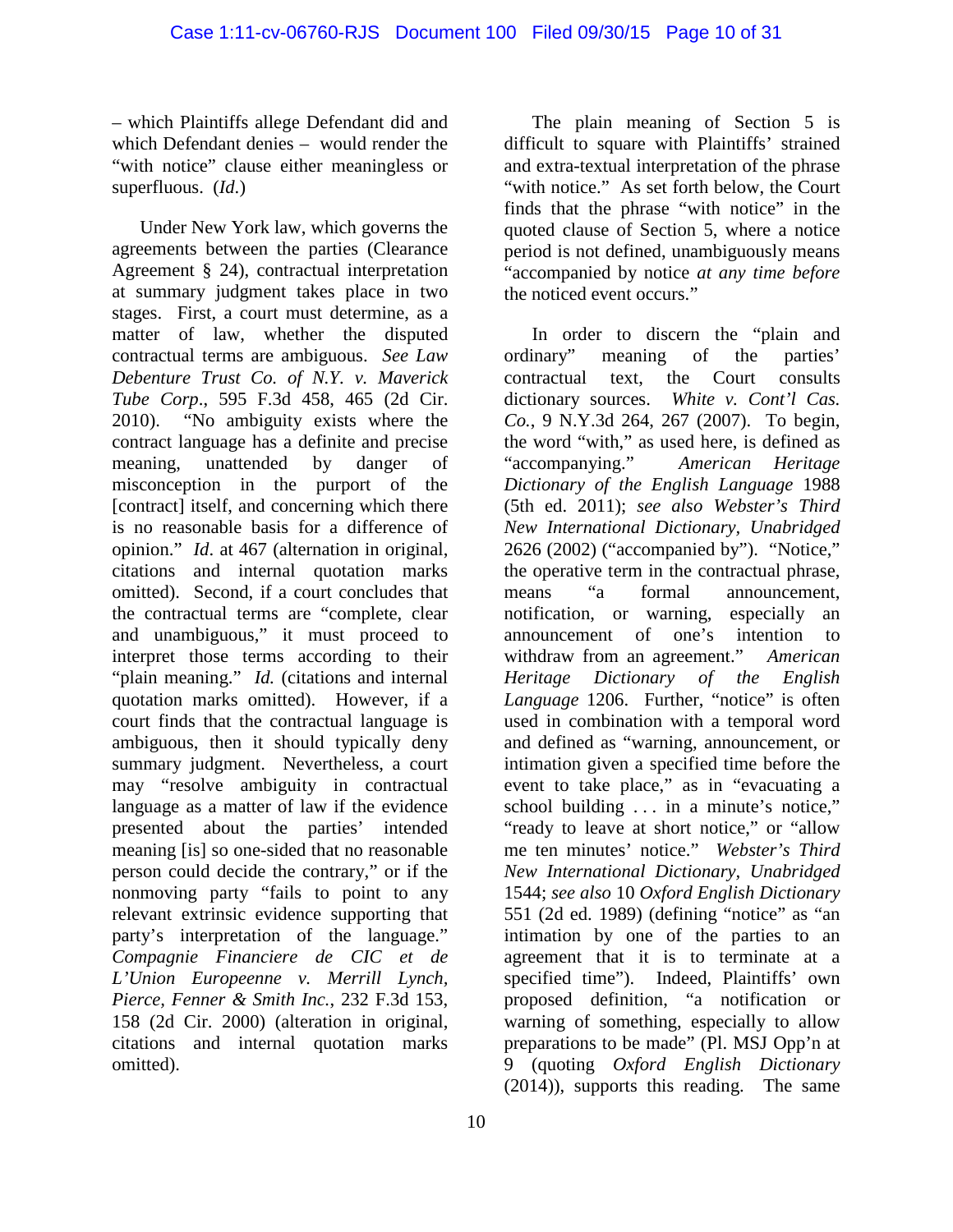result obtains where "notice" is used in a legal context. *Black's Law Dictionary*, for example, defines notice as "legal notification required by law or agreement, or imparted by operation of law as a result of some fact." *Black's Law Dictionary* 1227–28 (10th ed. 2014). It then separately 28 (10th ed. 2014). defines a handful of additional phrases involving the word "notice," including "advance notice," which it defines as "notice given beforehand, usu[ally] by a specified amount of time." *Id*. None of these definitions suggest that "notice," standing alone, takes on a particular temporal dimension. To the contrary, additional words are required to define a notice period where one is intended.

A holistic reading of the contract further supports this interpretation. *See Eighth Ave. Coach Corp. v. City of N.Y.*, 286 N.Y. 84, 85 (1941) (noting that a "contract must be read as a whole in order to determine its purpose and intent"). The very clause containing the "with notice" phrase also states that JPMC has the right "at any time [to] decline to extend . . . credit at [its] discretion." (Clearance Agreement § 5.) Additionally, Section 5 provides that intraday credit from JPMC shall be "payable on demand," emphasizing that JPMC may exercise its right to cease providing intraday credit. (*Id*.) These contractual provisions further clarify the parties' intent to ensure that any extension of credit would occur at JPMC's discretion. To require commercially reasonable notice – which Plaintiffs quantify at "months and perhaps even a year" (Pl. MSJ Opp'n at  $12$  n.15) – would be inconsistent with the neighboring provisions of Section 5 and impermissibly "giv[e] them an interpretation apart from the contract of which they are a part." *Eighth Ave. Coach Corp.*, 286 N.Y. at 88.

Moreover, the Court's reading of "with notice" does not, as Plaintiffs claim, render the contract's termination provision a nullity. The termination provision at issue appears in Section 17 of the Clearance Agreement and provides:

[T]his Agreement may be terminated by either party by written notice to the other if such other party has failed to comply with any material provision of this Agreement which failure shall continue for (30) days after notice of such failure . . . .

(Clearance Agreement § 17.) In the absence of a breach, the contract states that the nonbreaching party may "terminate this Agreement provided that [it] ha[s] given [the other party] written notice of such termination at least 12 months prior to the effective date of termination." (*Id*.) Indeed, the Clearance Agreement, a 43-page document, reflects the parties' decisions regarding the structure of their clearance relationship and included terms beyond those discussing the extension of credit that appear in Section 5. Accordingly, the fact that the agreement, as a whole, could not be terminated without 12 months' (or 30 days') notice does not mean that the credit-related provisions specifically addressed in Section 5 were subject to the same requirements. The broad language used in Section 5, coupled with the apparent decision not to include the timing provisions of Section 17, leads to the inescapable conclusion that JPMC bargained for, and received, the right to stop extending credit to LBI at any time in its discretion, with the simple requirement that Lehman receive notice of that fact.

Plaintiffs make much of the fact that, given Lehman's highly-leveraged business structure, a failure of JPMC to extend triparty repo credit would have put Lehman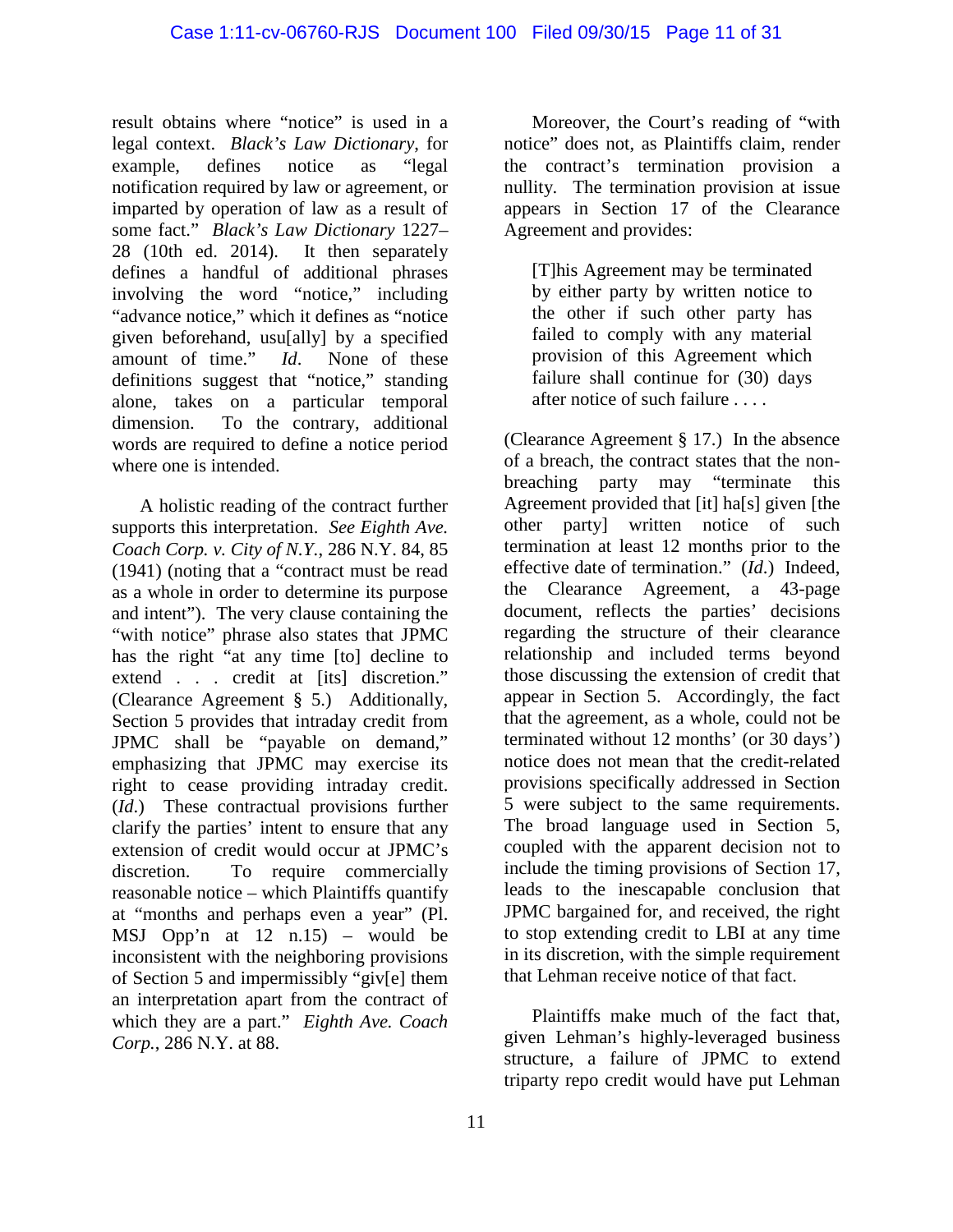out of business, effectively terminating the clearance relationship between JPMC and Lehman. (Pl. MSJ 56.1 Cntrstmt. ¶ 7.) But this fact does not render the Court's reading of "with notice" in Section 5 a nullity. (*See*  Pl. MSJ Opp'n at 12.) The practical effect of a refusal by JPMC to extend credit to Lehman is an artifact of Lehman's business model – *i.e.*, its independent choices regarding how to structure its business that were neither within JPMC's control nor provided for in the text of the parties' agreement – and should not require Defendant to extend credit despite the contractual terms discussed above. Accordingly, the Court finds that because the termination provision operates independently from the "with notice" provision in the prior section, it cannot compel a reading of the "with notice" text that is different from the term's ordinary meaning discussed above.

Finally, the Court's interpretation of the "with notice" phrase is not superfluous, as Plaintiffs suggest. (Pl. MSJ Opp'n at 9.) The financial industry, perhaps more so than any other, understands the value of even the smallest increments of time. *See* Charles Duhigg, *Stock Traders Find Speed Pays, In Milliseconds*, N.Y. Times (July 23, 2009), *available at* http://www.nytimes.com/2009/ 07/24/business/24trading.html. Warning of JPMC's intention to cease extending credit, even of unspecified duration, provided Lehman with precious time to respond to the upcoming change in its triparty repo business. Although one could argue in hindsight that notice of several months or a year would have been preferable for an entity with Lehman's exposure, it is not the notice that Lehman bargained for, and the Court is not in a position to enhance Lehman's contractual rights after the fact.

#### 2. The Parties' Agreements Do Not Restrict JPMC's Right to Request Additional Collateral

Next, the Court examines whether JPMC was contractually prohibited from requiring collateral under the Clearance Agreement beyond the level required to secure its intraday credit advances, as Plaintiffs contend. (Pl. MSJ Opp'n at 13.) The sole Clearance Agreement term relevant to this inquiry appears in Section 3, entitled "Authority." It provides, in pertinent part:

[JPMC is] hereby authorized, as your agent, and agree[s] pursuant to your instructions, . . . [*inter alia*] to permit [LBI] to make transfers between the Clearing Account(s), Custody Account(s) and the Segregated Account(s) or other accounts, it being understood that [JPMC] shall only permit transfers from the Clearing Account(s) to the Custody Account(s) or Segregated Account(s) to the extent that after such transfer [JPMC] remain[s] *fully collateralized*; ha[s] been fully paid with respect to any securities being transferred into the Segregated Account(s) or other accounts.

(Clearance Agreement § 3 (emphasis added).) Plaintiffs argue that this provision, properly interpreted, offers JPMC "the right only to be fully collateralized – not *over*collateralized" with respect to its clearance activities. (Pl. MSJ Opp'n at 13.) Plaintiffs further allege that Defendant's imprecise calculations regarding their \$5 billion collateral demand overestimated the funds needed to secure JPMC's advances and thus, resulted in an impermissible overcollateralization. (*See id*. at 17–18.)

While Plaintiffs' protests are understandable, they find no support in the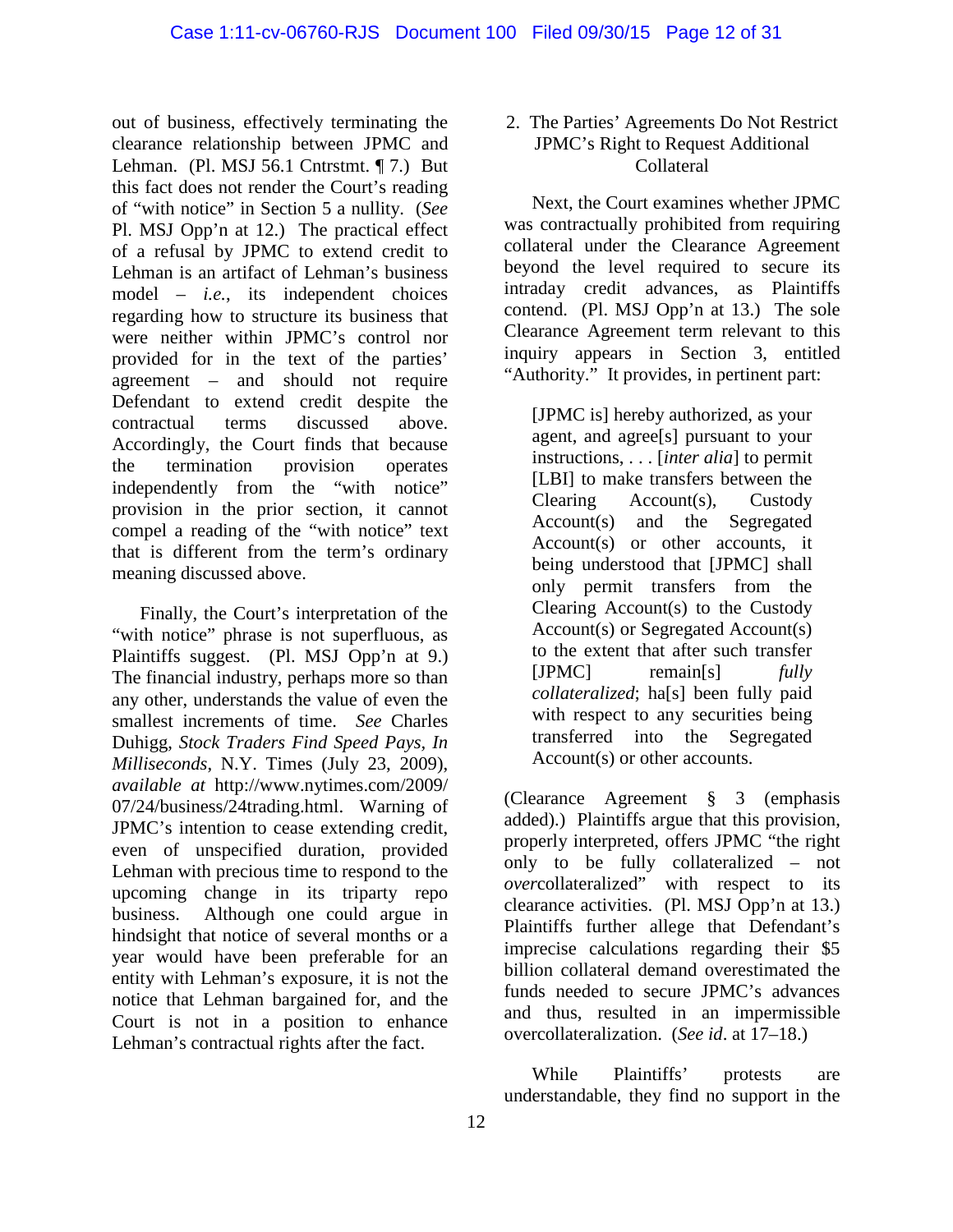text of Section 3 where Plaintiffs ground their legal claim. This contract section was designed to set forth the conditions under which LBI might permissibly transfer the securities that comprise JPMC's collateral. The function of the provision was to protect JPMC's interest in ensuring that its advances were *fully* secured, in the event that LBI sought to transfer securities that had previously been posted as collateral. In keeping with that function, Section 3 permitted Lehman to transfer securities only when JPMC was otherwise "fully collateralized" and the securities were unnecessary to secure JPMC's credit advances. The "fully collateralized" language operates as a shield to protect JPMC in the event of a default, and there is nothing in the language of Section 3 that creates a right for Lehman to impose a cap on its collateral obligations or otherwise ensure that Lehman was not "overcollateralized." Accordingly, the Court finds that Defendant's contractual right to request "further security or payment on account of any of [its] Liabilities" left the determination as to what constituted sufficient collateral to JPMC and was not an invitation for courts to intervene and scrutinize the value of collateral already received or the amount of Lehman's outstanding debt. (Doc. No. 3, Ex. E ("August Security Agreement") at 5; Doc. No. 3, Ex. G ("September Security Agreement") at 5.)

#### 3. An Obligation to Extend Credit or Restrict Collateral Does Not Arise from Implied Contractual Terms

Notwithstanding the *express* terms of the Clearance Agreement interpreted above, Plaintiffs claim that an obligation to provide commercially reasonable notice and refrain from overcollateralization arises independently from the *implied* covenant of

good faith and fair dealing. (Pl. MSJ Opp'n at 10–11.) The Court disagrees.

New York law "recognize[s] an implied covenant of good faith and fair dealing in every contract." *Alter v. Bogoricin*, No. 97 cv-662 (MBM), 1997 WL 691332, at \*7 (S.D.N.Y. Nov. 16, 1997); *accord Dalton v. Educ. Testing Serv*., 87 N.Y.2d 384, 389 (1995) ("Implicit in all contracts is a covenant of good faith and fair dealing in the course of contract performance." (citation omitted)). In general, the implied covenant prohibits parties to a contract from acting in a manner that "will have the effect of destroying or injuring the right of the other party to receive the fruits of the contract." *Granite Partners, L.P. v. Bear, Stearns & Co.*, 17 F. Supp. 2d 275, 305 (S.D.N.Y. 1998) (internal quotation marks omitted). Thus, "[w]here [a] contract contemplates the exercise of discretion," the implied covenant imposes a duty "not to act arbitrarily or irrationally in exercising that discretion." *Dalton*, 87 N.Y.2d at 389. The implied covenant, however, "is not without limits, and *no obligation can be implied that would be inconsistent with other terms of the contractual relationship*." *Id*. (emphasis added, internal quotation marks omitted).

Here, Plaintiffs rely on *Components Direct, Inc. v. European American Bank & Trust Co.* to argue that, even under loan agreements where banks lend money at their "sole discretion," the implied covenant of good faith and fair dealing requires them to exercise their discretion in a commercially reasonable manner. 175 A.D.2d 227 (N.Y. 2d Dep't 1991); (Pl. MSJ Opp'n at 10–11, 14–21.) Plaintiffs, therefore, ask the Court to ignore Section 5's assurances – that JPMC extends credit "solely at [its] discretion," that it "may at any time decline to extend such credit at [its] discretion with notice," and that all loans are "payable on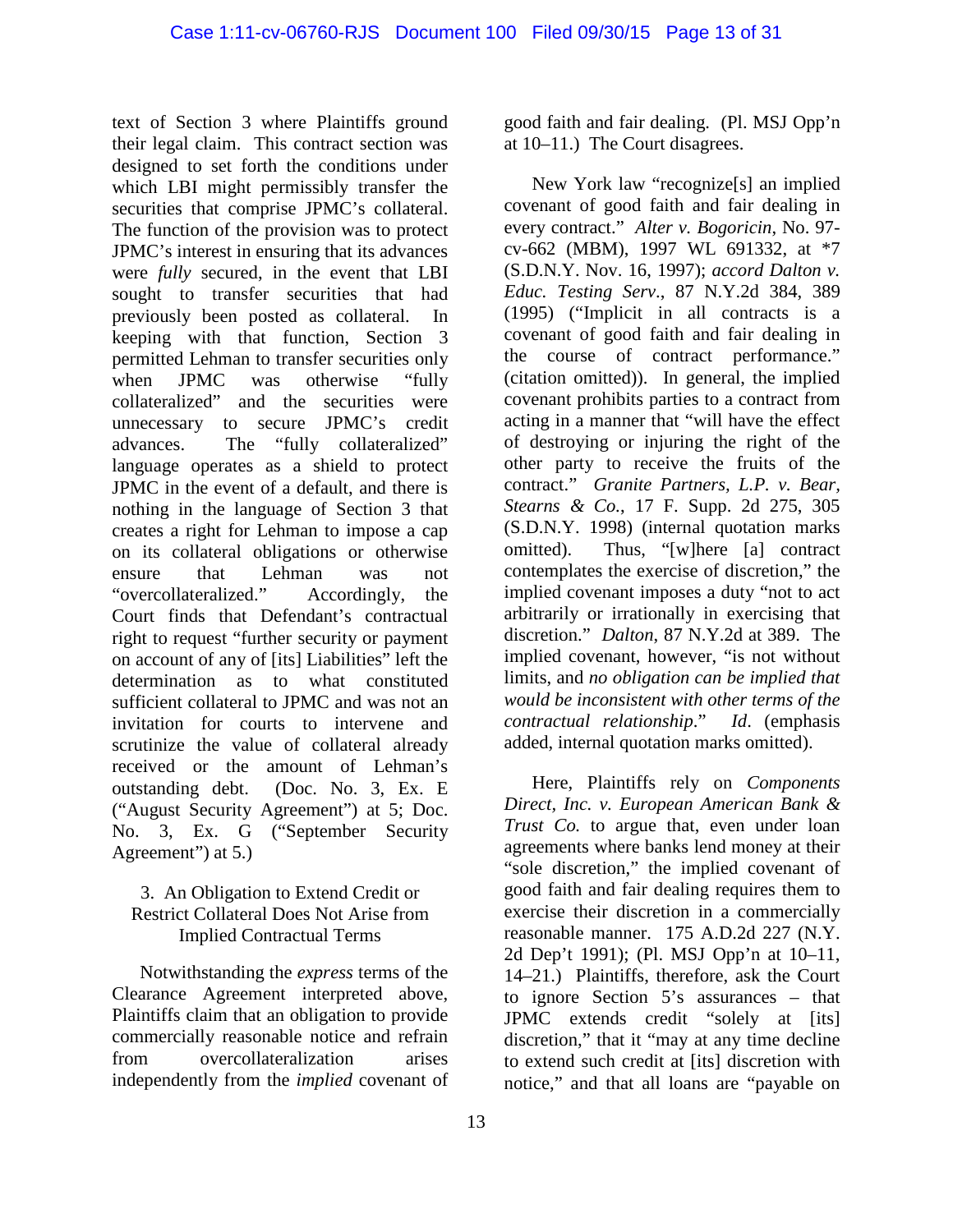demand" – to impose instead an undefined "reasonableness" requirement condemning JPMC's actions.

Plaintiffs' claim, however, invokes the doctrine of "lender liability" law, often associated with *K.M.C. Co., Inc. v. Irving Trust Co.*, 757 F.2d 752 (6th Cir. 1985), which has been largely discredited. *K.M.C.* involved a revolving credit agreement similar to the Clearance Agreement at issue here. Although in that matter, creditor Irving argued that it had a contractual right to refuse to extend credit and to demand payment from borrower K.M.C. at its own discretion, the Sixth Circuit, applying New York law, found that these rights did not relieve Irving of an obligation to provide K.M.C. prior notice of its intent to cut off credit. Since *K.M.C.* was decided in 1985, its holding has been widely criticized – most notably in *Kham & Nate's Shoes No. 2, Inc. v. First Bank of Whiting*, 908 F.2d 1351 (7th Cir. 1986). Specifically, *Kham & Nate's Shoes* noted that the *K.M.C.* holding effectively overrode the express terms of the contractual agreement between the parties before the court: "Although courts often refer to the obligation of good faith that exists in every contractual relation, this is not an invitation to the court to decide whether one party ought to have exercised privileges expressly reserved in the document." 908 F.2d at 1357. After all, "if creditors are not permitted to bargain for the added protection of being able to act without notice, then creditors will demand higher interest rates and faster repayment, or may decline to extend credit altogether." *Travel Services Network, Inc. v. Presidential Financial Corp. of Mass.*, 959 F. Supp. 135, 142 (D. Conn. 1997) (discussing judicial and academic criticism of *K.M.C.*).

Given the weight of criticism aimed at the lender liability case law in the past two

decades, the Court concludes that New York courts would now either interpret *K.M.C.*  and *Components Direct* narrowly or reject their reasoning entirely. *See generally*, *Travel Services Network*, 959 F. Supp. at 142 (reaching the same conclusion regarding *K.M.C.* under Massachusetts law); *Nat'l Westminster Bank v. Ross*, 130 B.R. 656, 680 (S.D.N.Y.1991) (concluding that *K.M.C.* is inconsistent with precedent of the New York Court of Appeals finding, in the context of an employment contract, that absent an "express limitation in the individual contract" the right to act "at will" must "remain[] unimpaired" (quoting *Murphy v. American Home Prods. Corp*., 58 N.Y.2d 293, 461 N.Y.S.2d 232, 448 N.E.2d 86 (1983)). In fact, the Second Circuit, in *Manufacturers Hanover Trust Co. v*. *Yanakas* found that where a bank had "never represented that credit of a certain amount would be provided, and the borrower had no reasonable expectation of continued . . . credit," imposing an obligation under the implied covenant was inappropriate. 7 F.3d 310, 318 (2d Cir. 1993) (internal quotation marks and alteration omitted)). Accordingly, the Court finds that, regardless of whether JPMC's refusal to extend credit "propelled [Lehman] downhill," JPMC merely exercised the rights enumerated in the contract between the parties. *Kham & Nate's Shoes*, 908 F.2d at 1358.

Plaintiffs further argue that Defendant's request for additional collateral violated the implied covenant of good faith and fair dealing, pointing to U.C.C. § 1-208. (Pl. MSJ Opp'n at 15.) There, the U.C.C. provides that contractual terms requiring "collateral or additional collateral 'at will' ... shall be construed to mean that [the party requesting collateral] shall have power to do so only if [it] in good faith believes that the prospect of payment or performance is impaired." However, the comment to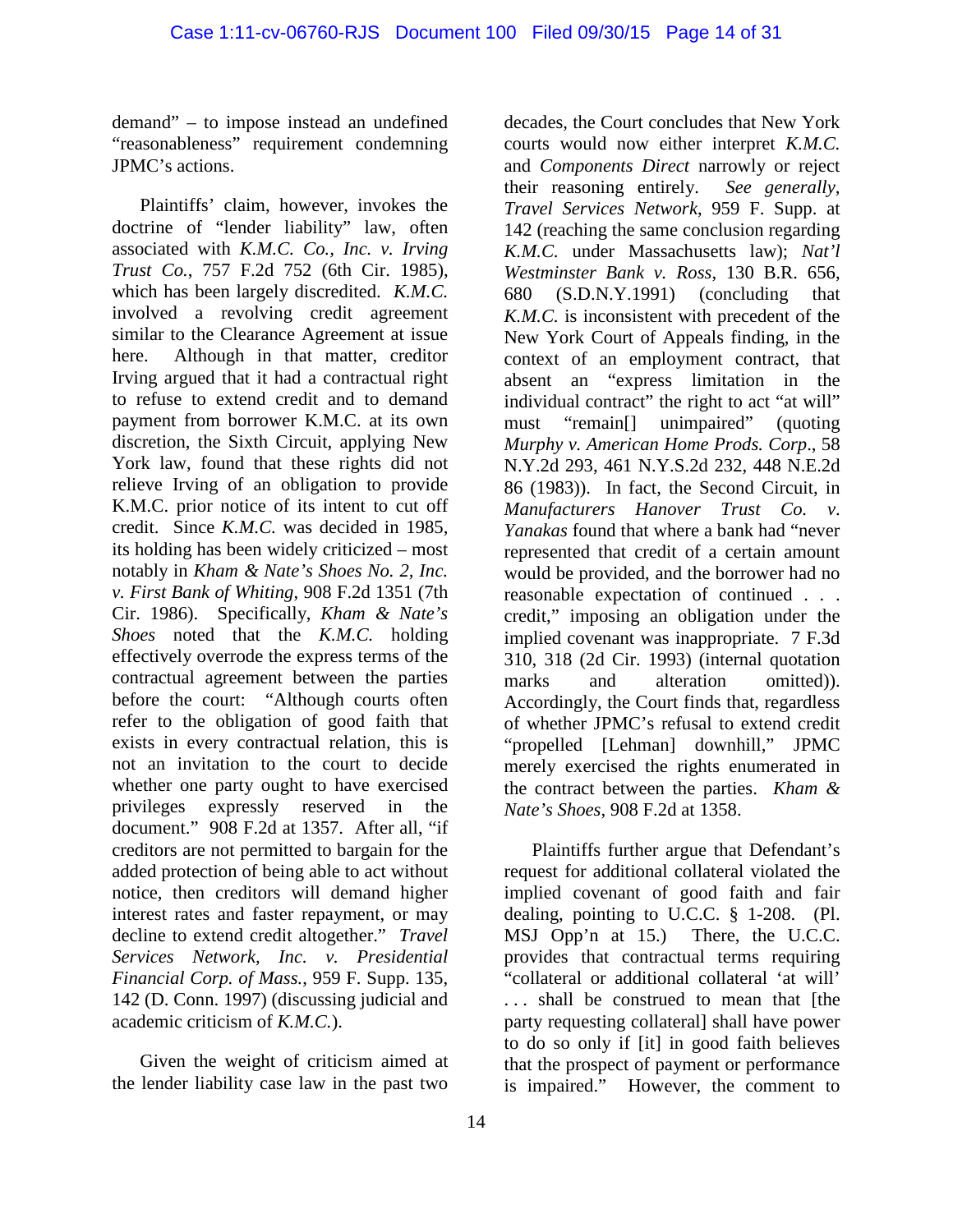U.C.C. § 1-208 clarifies that the implied covenant of good faith and fair dealing "has no application to demand instruments or obligations whose very nature permit call at any time with or without reason." Indeed, it is well settled that "New York law does not impose an obligation of good faith on a lender calling in a demand note." *Bankers Trust Co. v. F.D. Rich Co.*, No. 90-cv-4827 (KMW), 1991 WL 221091, at \*4 (Oct. 11, 1991). Nonetheless, Plaintiffs argue that the funds JPMC advanced to unwind Lehman's triparty repos were "overdrafts" and not "loans" payable on demand under the terms of the Clearance Agreement. (Pl. MSJ Opp'n at 15 n.22.) This is a distinction without a difference, however, since under New York law an overdraft is akin to a loan and is payable on demand. *See Ctr. Cadillac, Inc. v. Bank Leumi Trust Co. of N.Y.*, 859 F. Supp. 97, 105 (S.D.N.Y. 1994) ("Without question, as between a banking firm and a depositor . . . an overdraft is a loan." (internal quotation marks omitted)). Accordingly, Defendant's actions in obtaining collateral do not run afoul of U.C.C. § 1-208 or its associated case law.

That Plaintiffs are now dissatisfied with the bargain they struck and believe that JPMC behaved badly in enforcing its terms is of no moment. The parties were sophisticated players, represented by counsel, and practiced in executing and administering contracts of this type. The Court will not now rewrite the parties' contractual text – with express or implied terms – to provide Lehman with language more beneficial than what it negotiated.

Moreover, in light of the Court's holding that JPMC was not obligated to extend credit to Lehman, the Court finds for Defendants with respect to Counts 46 and 48, alleging coercion and duress based on JPMC's extraction of collateral under

wrongful threat to cease extending credit the following day. (*See* Pl. MSJ Opp'n at 3 (conceding that claims for coercion and duress must fail if the Court concludes that JPMC was under no obligation to continue extending credit to Lehman).) Consistent with the Court's conclusion that the parties' agreements did not cap the collateral JPMC may permissibly request or prohibit JPMC from becoming "overcollateralized" in the eyes of Lehman, the Court further finds for Defendant on Count 41, which claims that JPMC committed a breach of the Clearance Agreement by requesting collateral beyond that needed to secure its obligations arising under that agreement. Put simply, a party does not breach an agreement by behaving as the instrument permitted.

#### B. The August and September Agreements Are Valid and Enforceable

Having failed to establish that JPMC was obligated to extend credit or restricted in its ability to demand collateral under the parties' governing contracts, the viability of Plaintiffs' claims rests on the enforceability of those agreements. Since Plaintiffs do not argue on summary judgment that the August Agreements are invalid or that JPMC's actions constituted a clear breach of their terms, the Court grants judgment for Defendant on Count 43, which asserts that JPMC breached the August Agreements by requesting collateral in excess of that permitted by those contracts; Count 44, which alleges that JPMC breached the August Agreements by not returning the \$5 billion in collateral on the evening of September 12, 2008; and Count 45, which alleges that JPMC breached the covenant of good faith and fair dealing with respect to the August Agreements.

Plaintiffs do, however, challenge the validity of the September Agreements. Specifically, Plaintiffs allege in Count 35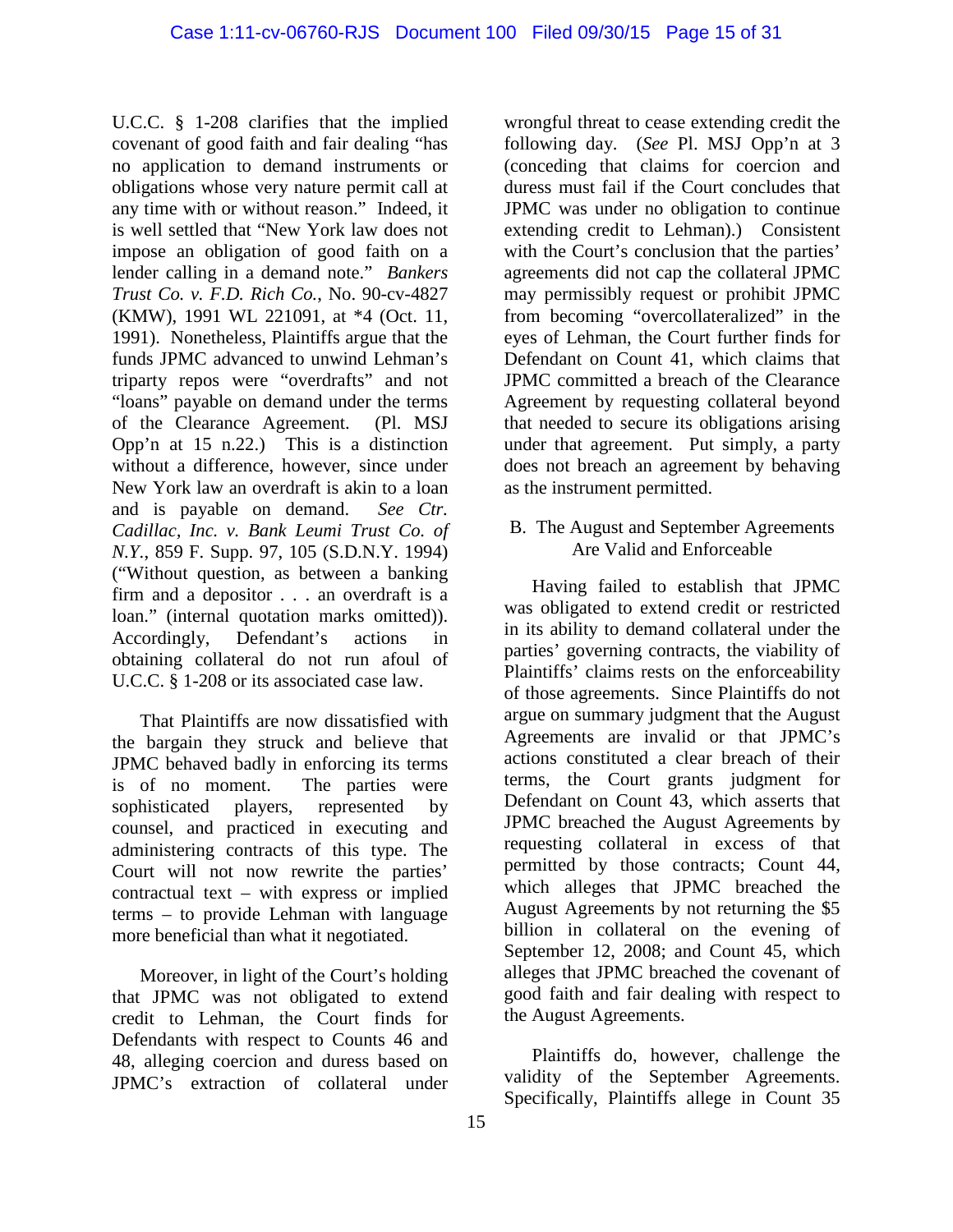that Defendant did not offer sufficient consideration to support the September Agreements and that the September Agreements were signed by an individual without authority to bind Lehman. They further allege in Count 47 that Defendant's actions in demanding billions of dollars in collateral violated the implied covenant of good faith and fair dealing with respect to the September Agreements. The Court will address each of these arguments in turn.

#### 1. Plaintiffs' Attempts to Invalidate or Rescind the September Agreements Are Foreclosed by the Waiver of Defenses Clause

The September Guaranty, one of the September Agreements, contains a waiver clause – also known under New York law as a "hell or high water clause" – that, for the reasons discussed below, bars Lehman from presenting the defenses of lack of consideration and lack of authority. The waiver clause states:

The liability of [LBHI] under this Guaranty is absolute and unconditional irrespective of . . . *any lack of validity or enforceability of any . . . Facility Document* or . . . any other setoff, defense, or counterclaim whatsoever (in any case, whether based on contract, tort or any other theory) or circumstance whatsoever with respect to . . . the Facility Documents . . . which might constitute a legal or equitable defense available to . . . a guarantor; and [LBHI] *irrevocably waives the right to assert such defenses, setoffs or counterclaims in any litigation* or other proceeding relating to . . . the Facility Documents.

(Doc. No. 3, Ex. F ("September Guaranty") at § 2 (emphasis added)). "Facility Documents" are defined by the September Guaranty to include, "any agreement between [LBHI] and [JPMC]," including the September Guaranty itself and the September Security Agreement. (*Id*. at 1.)

A recent Second Circuit opinion "confirm[ed] that, under New York Law, 'hell or high water' clauses are enforceable" against "sophisticated parties." *Wells Fargo Bank, N.A. v. BrooksAmerica Mortg. Corp.*, 419 F.3d 107, 110 (2d Cir. 2005). Moreover, New York courts have generally enforced these clauses, provided that their terms clearly waive the challenged defense. *See, e.g.*, *Citibank, N.A., et al. v. Plapinger, et al.*, 66 N.Y.2d 90, 92 (1985). In fact, New York courts have specifically found that a "hell or high water" clause may bar claims of lack of consideration and authority. *See Liberty Mut. Fire Ins. Co. v. Mystic Transp., Inc.*, No. 04-cv-1150 (GEL), 2004 WL 2071703, at \*3 (S.D.N.Y. Sept. 16, 2004) (finding that "an individual who executes an absolute and unconditional guaranty is precluded from raising . . . lack of consideration" as a basis for invaliding the agreement (citing *Plapinger*, 66 N.Y.2d at 93)); *Gen. Trading Co. v. A&D Food Corp*., 738 N.Y.S.2d 845, 845 (1st Dep't 2002) (noting that a "guarantee, which states that it is absolute and unconditional and that the guarantors waive the right to interpose any defenses, effectively waived the defense<sup>[]</sup> of ... failure of consideration"); *Keeseville Nat'l Bank v. Gulati*, 599 N.Y.S.2d 175, 176 (3d Dep't 1993) (holding that a waiver of all defenses precluded a claim for lack of authority).

Plaintiffs nonetheless claim that "in order to bar a specific defense, a waiver must specifically disclaim that defense, *unless* the contract was the product of 'extended negotiation.'" (Pl. MSJ Opp'n at 35 & n.81.) Here, since the September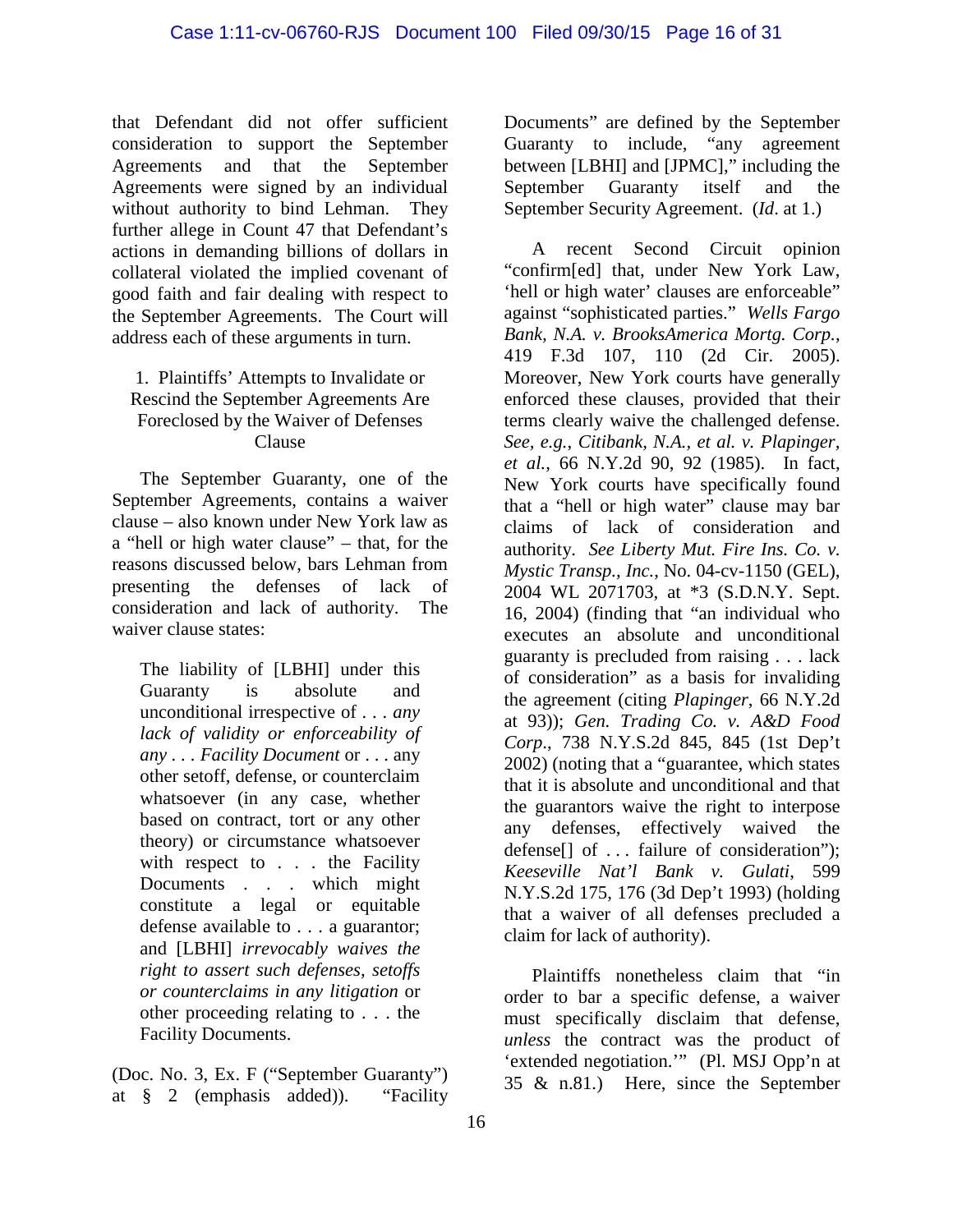Guaranty was quickly signed and does not specifically mention consideration and authority, Plaintiffs argue that its waiver cannot be enforced. (*Id.* at 34–36.) While "extended negotiation" may be *acknowledged* by courts discussing "hell or high water" clauses, it is by no means a *requirement* for enforceability. *See Ursa Minor Ltd. v. Aon Fin. Prods.*, No. 00-cv-2474 (AGS), 2000 WL 1010278, at \*6 (S.D.N.Y. July 21, 2000) (addressing a hell or high water clause while omitting any mention of the duration of negotiations). Rather, the enforceability of a waiver turns on whether (1) the parties are "sophisticated," and (2) the contractual terms are clear and "unambiguous." *Wells Fargo*, 419 F.3d at 110 (noting several times the sophistication of the parties while omitting discussion of the period of negotiation entirely). The circumstances present here easily meet this standard. LBHI was a sophisticated party represented by counsel at the time of the parties' admittedly fast-paced discussions regarding the September Agreements. Moreover, a waiver of "all defenses," like that in the September Guaranty, is considered clear and unambiguous under New York law. *See Plapinger*, 66 N.Y.2d at 92 (enforcing a guarantee that "recites that it is absolute and unconditional irrespective of any lack of validity or enforceability of the guarantee, or any other circumstance which might otherwise constitute a defense available to a guarantor in respect of the guarantee"). $4$  Accordingly, Plaintiffs' claims for lack of consideration and authority are waived under the terms of their agreement.

#### 2. Plaintiffs Ratified the September Agreements and September Collateral Transfer

In addition to waiving their challenges to the validity of the September Agreements on the grounds of lack of consideration and authority, Plaintiffs also forfeited them, along with the claims they now advance based on the implied covenant of good faith and fair dealing, by ratifying the documents and waiving any related claims for breach in their statements to and conduct before the bankruptcy court.

Where a party "does not promptly repudiate [a] contract or release, he will be deemed to have ratified it." *VKK Corp. v. Nat'l Football League*, 244 F.3d 114, 122 (2d Cir. 2001) (internal quotation marks omitted). And a party may ratify a contract "by intentionally accepting benefits under the contract, by remaining silent or acquiescing in the contract for a period of time after he has the opportunity to avoid it, or by acting upon it, performing under it, or affirmatively acknowledging it." *Id*. at 122– 23 (internal quotation marks omitted). Similarly, "where a party to an agreement has actual knowledge of another party's breach and continues to perform under and accept the benefits of the contract, such continuing performance constitutes a waiver of the breach." *VCG Special Opportunities Master Fund Ltd. v. Citibank, N.A.*, 594 F. Supp. 2d 334, 342 (S.D.N.Y. 2008).

Here, the Court finds that once Lehman filed for bankruptcy – availing itself of the protection of the Bankruptcy Code and proceeding under the guidance of a bankruptcy court judge – it was put to a choice: either receive the benefits of its

<span id="page-16-0"></span> <sup>4</sup> That the clause contains boilerplate provisions does not alter the Court's analysis. (Pl. MSJ Opp'n at 35– 36.) Particularly where parties are sophisticated, the Court will not second guess their election of stock language. *See, e.g., In re Victory Mkts., Inc*., 221 B.R. 298, 304 (2d Cir. 1998) ("[E]ven if the operative provisions [in the contract] were to be considered boilerplate, we cannot accept the contention that language of that character is to be disregarded . . . . At no time should the source of language affect its efficacy.").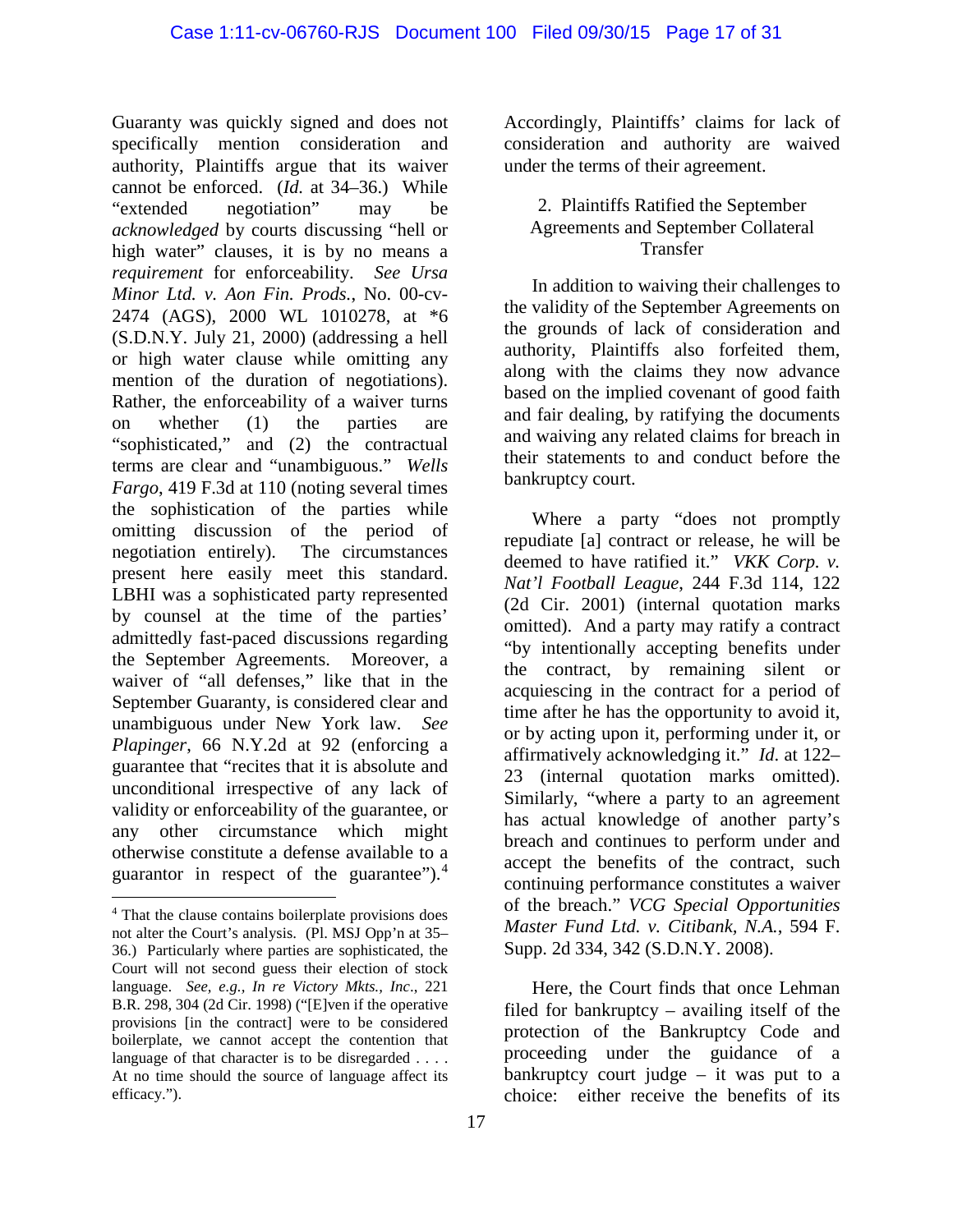prior agreement with JPMC, most notably the extension of intraday credit, or argue that these agreements were invalid or had been breached for the reasons Plaintiffs later articulated in Count 35 and 47 of their first amended complaint. *See In re Century/ML Cable Venture*, 294 B.R. 9, 32 (Bankr. S.D.N.Y. 2003) (noting that the Bankruptcy Code's purpose is to protect the right of debtors via bankruptcy court proceedings). Indeed, Plaintiffs here had every opportunity to explain to the bankruptcy court that JPMC was *obligated* to extend credit to LBI and had *wrongfully* extracted \$8.6 billion in collateral from Lehman under the allegedly invalid September Agreements. They did not do so. Instead, Lehman argued in its motion for a Comfort Order that JPMC extended credit "in its *sole discretion*" and that the collateral JPMC requested was "*completely understandable*." (Def. MSJ 56.1 Stmt. ¶ 45.) At no time did LBHI suggest that Lehman was operating under the thumb of a coercive business arrangement, argue that the September Agreements were legally infirm – for lack of consideration, authority, or any other reason – or request that the court claw back funds transferred pursuant to JPMC's prior collateral demands. Moreover, Lehman continued to accept intraday credit from JPMC during the period leading up to Lehman's bankruptcy and through the bankruptcy proceedings.

Faced with this reality, Plaintiffs now argue that their Comfort Order motion "expressly *reserved* LBHI's right to challenge the September Agreements" at a later date. (Pl. MSJ Opp'n at 37.) In fact, it did nothing of the kind. To the contrary, the motion made no mention whatsoever of a contemplated claim to invalidate the September Agreements or September collateral transfers or to assert a breach of contract; instead, Lehman stated that it

"[did] not seek an order of [the bankruptcy c]ourt validating Chase's guarantees of Lehman or the liens securing such guarantees." (Pl. MSJ 56.1 Stmt. ¶ 18.) The actions of Lehman before the bankruptcy court, therefore, are not consistent with the behavior required of a party seeking to promptly repudiate an invalid agreement and transaction. *VKK Corp.*, 244 F.3d at 122– 23.

Since the Court finds no infirmity with the September Agreements, and since – in any event – Plaintiffs have waived their right to challenge their enforceability or assert a belated claim for breach, the Court grants judgment as a matter of law in favor of Defendant on Count 35, which seeks a declaratory judgment invalidating the September Agreements, and Count 47, which alleges a breach of the implied covenant of good faith and fair dealing under the September Agreements.

#### C. LBHI's Collateral Pledge Was Not the Product of Fraud and Does Not Merit Equitable Relief

Plaintiffs further argue that, regardless of whether JPMC was permitted to cease extending credit and request additional collateral, JPMC fraudulently induced LBHI to extend collateral and LBHI engaged in an fraudulent conveyance of LBHI's assets aimed to ensure that JPMC's loans would be repaid.

## 1. JPMC Did Not Fraudulently Induce LBHI to Extend Collateral

Plaintiffs allege in Count 49 that JPMC fraudulently induced LBHI to extend an additional \$5 billion of capital to secure its intraday credit advances on September 12, 2008 by promising to return those funds at the end of the trading day. Plaintiffs note that JPMC did not, in fact, return the \$5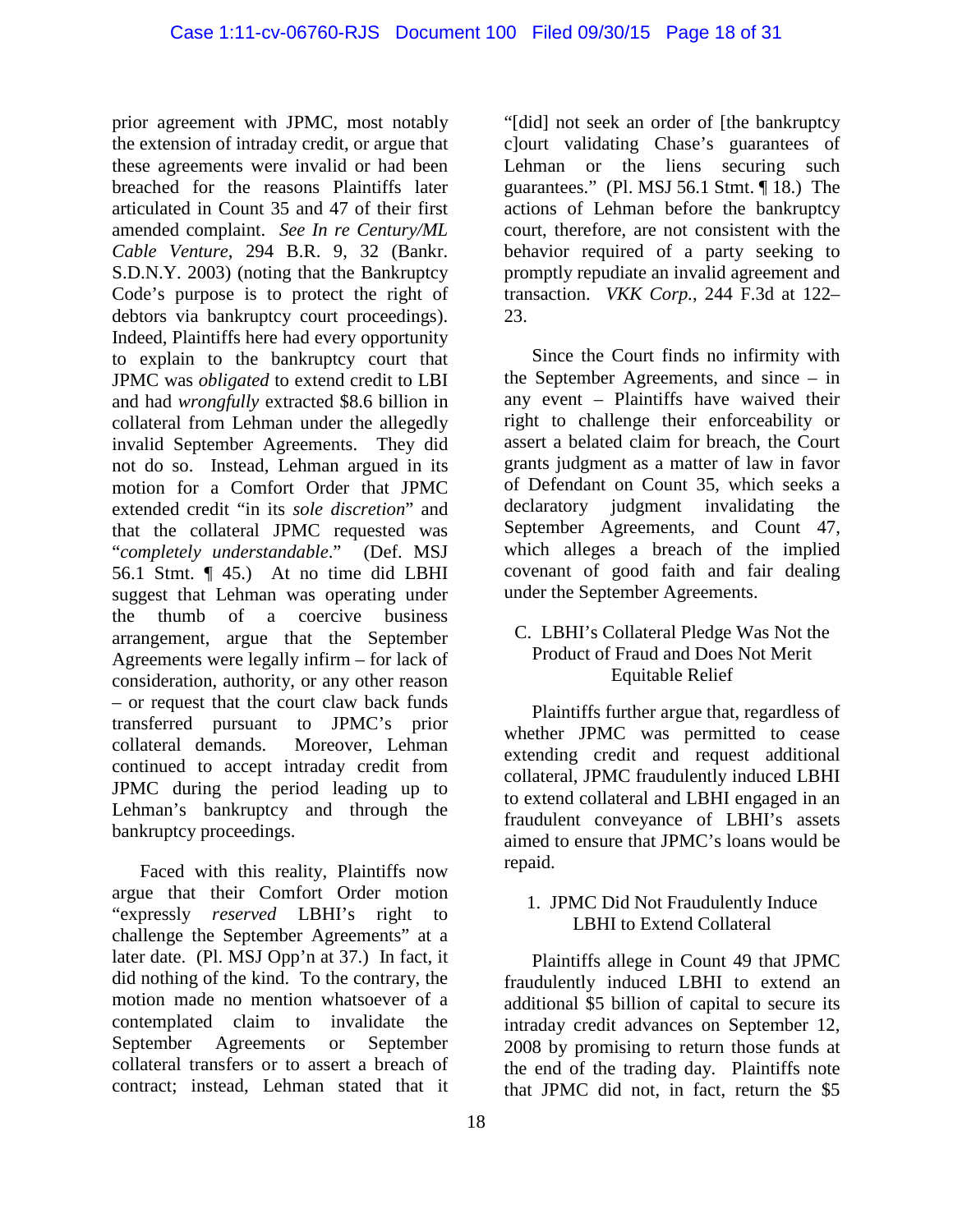billion and further claim that JPMC had no intention of returning the cash to LBHI at the time of its fraudulent promise.

To prove fraudulent inducement under New York law, a plaintiff must establish "(1) that the defendant made a representation, (2) as to a material fact, (3) which was false, (4) and known to be false by the defendant, (5) that the representation was made for the purpose of inducing the other party to rely upon it, (6) that the other party rightfully did so rely, (7) in ignorance of its falsity (8) to his injury." *Computerized Radiological Servs. v. Syntex Corp*., 786 F.2d 72, 76 (2d Cir. 1986) (quoting *Brown v. Lockwood*, 432 N.Y.S.2d 186, 193 (N.Y. 2d Dep't 1980)). There is unquestionably a dispute between the parties regarding whether JPMC misstated a material fact: several Lehman witnesses claim that JPMC induced Lehman to extend \$5 billion in collateral to JPMC based on a promise that those funds would be returned to Lehman by the close of business on September 12, 2008, whereas JPMC's witnesses deny ever making such a promise. (*See, e.g.*, Pl. MSJ 56.1 Stmt. ¶¶ 30, 87, 90, 142, 146, 152–55.) A dispute of this nature could not ordinarily be resolved on summary judgment. But here the contractual agreements between the parties clearly establish that Plaintiffs could not have reasonably relied on JPMC's alleged promise.

The September Security Agreement states that LBHI "may upon three days written notice to [JPMC] transfer any security" and further provides that "[n]o provision hereof shall be modified or limited except by written instrument expressly referred hereto and to the provision so modified or limited." (September Security Agreement at 3.) Under the plain terms of the September Security Agreement, any

funds held as collateral by JPMC could be returned to LBHI *only* upon three days' *written* notice, and oral statements allegedly made by JPMC on the September 12, 2008 phone call could not alter the parties' written agreement. *See John St. Leasehold LLC v. Fed. Deposit Ins. Corp.*, No. 95-cv-10174 (JGK), 1996 WL 737196, at \*7 (S.D.N.Y. Dec. 24, 1996) ("Where a written agreement expressly bars oral modification of the agreement, a party cannot argue that it reasonably relied on an oral modification for purposes of establishing a fraud . . . claim."). Accordingly, JPMC's oral promise to return funds, assuming it occurred, could not raise a genuine issue of material fact with respect to Plaintiffs' claim for fraudulent inducement, since Plaintiffs' reliance is an essential element of that claim and foreclosed as a matter of law. Accordingly, the Court finds for Defendant on Count 49. The Court also grants summary judgment for Defendant on Count 42, which alleges that JPMC breached the Clearance Agreement in refusing to return the \$5 billion of collateral to LBHI at the end of the trading day on September 12. Once again, the Clearance Agreement fully contemplated JPMC's power to hold collateral against its triparty repo advances, and an oral promise could not alter its terms. (Clearance Agreement at 19–20 (permitting modification only by signed writing).)

#### 2. There Is Insufficient Evidence of LBHI's Actual Intent to Defraud Creditors

Plaintiffs further argue that the September Agreements and all collateral transfers should be avoided as actual fraudulent conveyances. (Pl. MSJ Opp'n at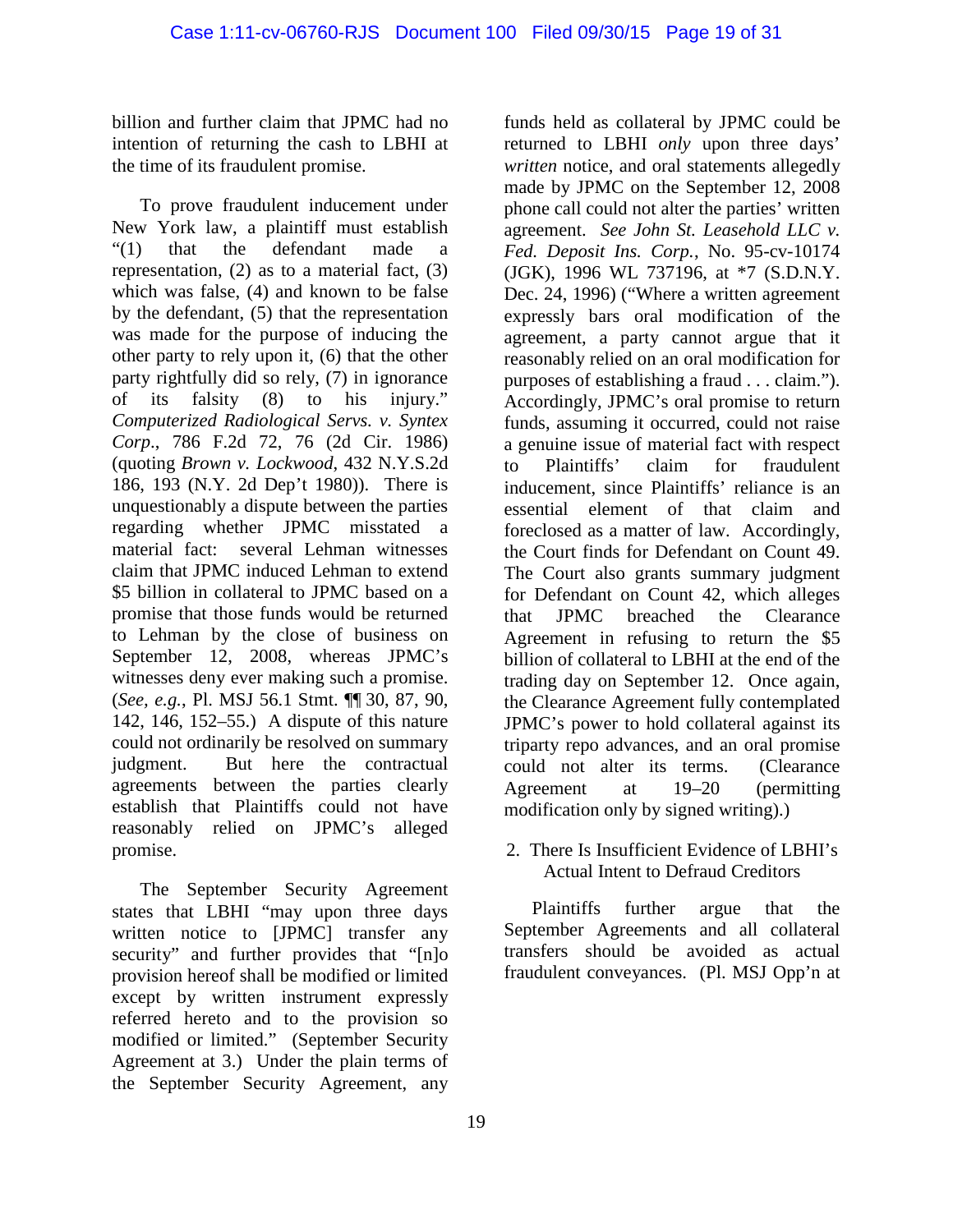$21-25.$  $21-25.$  $21-25.$ <sup>5</sup> Specifically, they allege that the agreements were executed by LBHI for the benefit of JPMC, in haste, during a turbulent financial time, and that the collateral transfers occurred on a rushed basis, during a financial meltdown, when Lehman entities were insolvent or undercapitalized, for no consideration. (First Amended Complaint  $\P\P$  87–108.)

Under 11 U.S.C. § 548, a transfer made or obligation incurred within two years of the petition date may be avoided as intentionally or "actually" fraudulent if it was made "with actual intent to hinder, delay, or defraud any entity to which the debtor was or became, on or after the date that such transfer was made or such obligation was incurred, indebted." 11 U.S.C.  $\S$  548(a)(1)(A). To show an actual fraudulent conveyance, Plaintiffs must demonstrate that the *debtor* – here, LBHI – had an affirmative intent to hinder delay or defraud – *i.e.*, "something more than just an intent to prefer one creditor over another;" rather, the debtor must have "had an intent to interfere with creditors' normal collection processes or with other affiliated creditor rights for personal or malign ends." 5 Collier on Bankruptcy ¶ 548.04[1][a] (16th ed. 2013) [hereinafter Collier].[6](#page-19-1)

Since "[f]raudulent intent is rarely susceptible to direct proof," courts have recognized the existence of certain "badges of fraud" that may be used to circumstantially establish the requisite actual intent to defraud. *In re Kaiser*, 722 F.2d at 1582; *see also In re Nazzaro*, No. 810-ap-8500, 2013 WL 145627, at \*10 (Bankr. E.D.N.Y. Jan. 14, 2013) ("Proving actual intent to defraud is difficult because a debtor is unlikely to admit to fraudulent intent."). In fact, in his prior order on Defendant's motion to dismiss, Judge Peck identified a number of alleged badges of fraud that, if supported by evidence unearthed in later discovery, might "create a strong inference of fraudulent intent." *In re Lehman Bros. Holdings, Inc.*, 469 B.R. 415, 447 (Bankr. S.D.N.Y. 2012).

Plaintiffs allege in Counts 1 and 3 that various "badges of fraud" support the inference that LBHI intended to defraud its creditors when it provided JPMC with additional collateral under the September Agreements. They further argue that JPMC's intent to interfere with other creditors' rights to serve its own ends should be imputed to LBHI. (Pl. MSJ Opp'n at 24.) The Court will address Plaintiffs' imputation arguments first, and then consider whether the badges of fraud articulated by Plaintiffs support an inference of actual intent to defraud creditors.

"Some courts . . . recognize that when a transferee is in a position to dominate or control the debtor's disposition of the

 $\overline{a}$ 

<span id="page-19-0"></span><sup>&</sup>lt;sup>5</sup> Plaintiffs no longer contend that LBHI "intend[ed] to hinder, delay, or defraud [its] creditors" when it "entered into the *August Agreements*" as alleged in Count 2 of their complaint (Pl. MSJ 56.1 Stmt. ¶ 140 (emphasis added)). Accordingly, the Court finds for Defendant on Count 2.

<span id="page-19-1"></span><sup>6</sup> Plaintiffs claim to have demonstrated that "LBHI knew or should have known that the natural and obvious consequences" of signing the September Agreements and transferring the September Collateral "would be to hinder or delay Lehman's other creditors." (Pl. MSJ Opp'n at 22.) However, Plaintiffs misunderstand the legal standard applicable to their conveyance claim, which requires an actual intent to hinder, delay, or defraud. *MFS/Sun Life* 

*Trust-High Yield Series v. Van Dusen Airport Servs*. *Co*., 910 F. Supp. 913, 936 (S.D.N.Y. 1995) ("There is no indication that the courts of New York or the other relevant jurisdictions have imported the concept of foreseeability into an analysis of actual intent to defraud. Such a standard, though appropriate where culpability is based on negligent conduct, is incompatible with the concept of actual fraud.").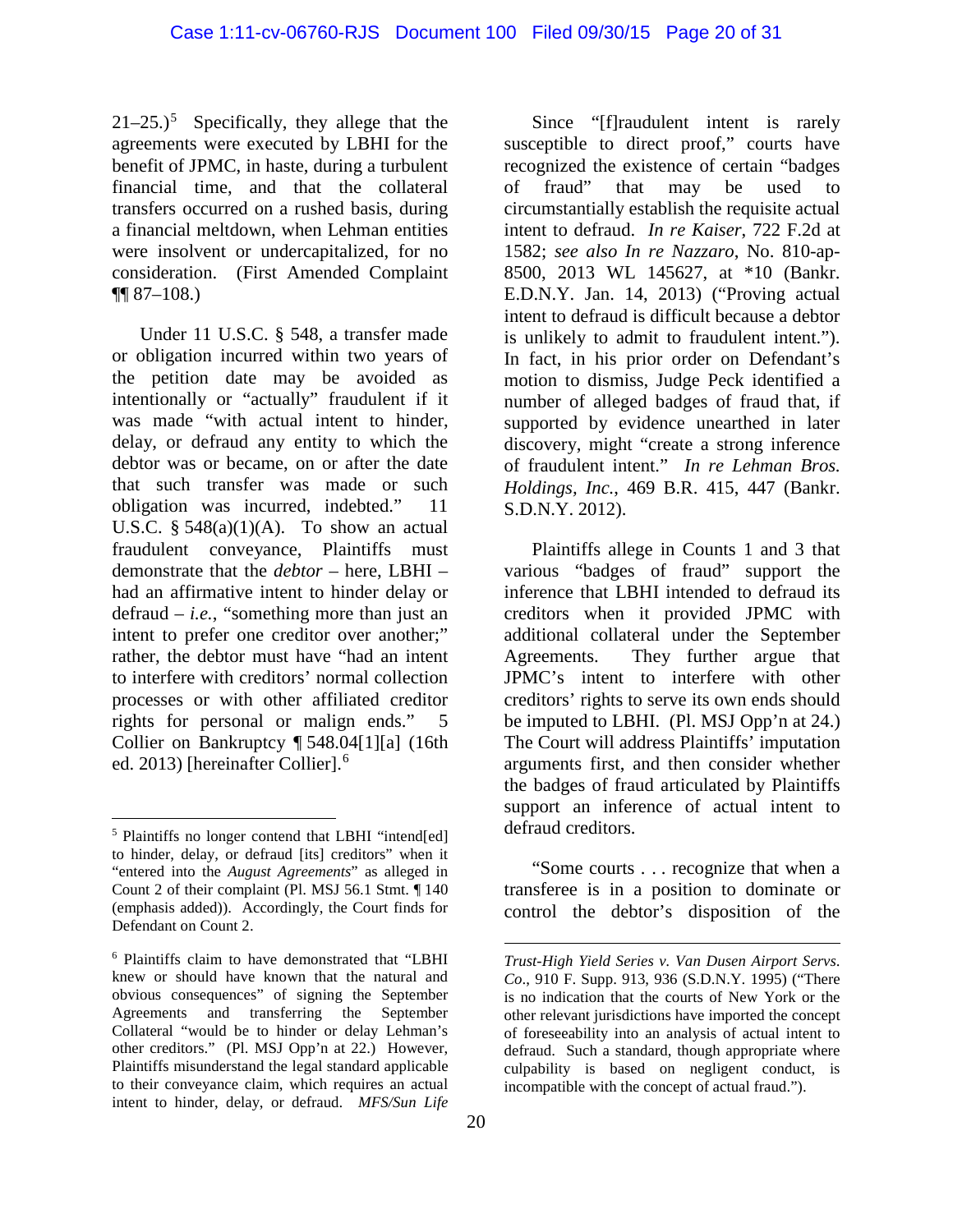property, the transferee's intent to hinder, delay or defraud will be imputed to the debtor/transferor." Collier ¶ 548.11[2]. However, "in the typical case [under New York law] the person or entity exercising control over the disposition of the debtor's property stands in a position to do so by reason of a relationship of *ownership, executive office or other insider role*." *In re Adler, Coleman Clearing Corp.*, 263 B.R. 406, 447 (Bankr. S.D.N.Y. 2001) (emphasis added) (citing *Armstrong v. United Bank of Bismarck (In re Bob's Sea Ray Boats)*, 144 B.R. 451, 459 (Bankr. D.N.D. 1992) ("This situation normally arises . . . where the transferee is the Debtor's sole or dominant shareholder. . . . The cases are careful to point out that vicarious intent is an extreme situation that is dependent upon nearly total control of a debtor by a transferee." (citations omitted)). *In re Adler* clarifies that JPMC's strong financial leverage over Lehman, as alleged by Plaintiffs, is insufficient to establish that JPMC dominated or controlled LBHI for purposes of imputing JPMC's intent to LBHI. Rather, the Court's analysis regarding imputation must turn on *actual control* of Lehman, which Plaintiffs do not even allege. Specifically, Plaintiffs do not contend that Defendant exercised formal control over Lehman or became an insider so embedded within Lehman that it functioned as an *alter ego* of the company. Plaintiffs merely argue that JPMC's insistence on additional collateral to support substantial lending activity presented the company with a difficult decision, *not that JPMC served as Lehman's decision*-*maker*. Accordingly, the Court declines to impute JPMC's intent, whatever it may have been, to Lehman for purposes of analyzing the actual intent of the debtor under Section 548. *See id.* (refusing to impute intent between companies bound to each other by critical financing contracts without further indicia suggesting legal

control). Instead, the Court will examine the badges of fraud alleged by Plaintiffs with respect to *LBHI's*, and not *JPMC's*, intent.

Plaintiffs specifically point to four badges of fraud that they believe generate a genuine dispute of material fact as to LBHI's actual intent to defraud its creditors. First, Plaintiffs allege that JPMC "gave LBHI inadequate consideration, if any, in return for the September Agreements or \$8.6 billion" transfers. (Pl. MSJ Opp'n at 23*.*) This assertion, of course, turns on the already refuted assumption that Defendant had an obligation to extend credit to LBI pursuant to the existing Clearance Agreement. In light of the Court's prior finding that JPMC had no such obligation, it becomes clear that the consideration for the \$8.6 billion in collateral was the extension of credit in the tens of billions of dollars to LBI at a time when its very survival required such infusions of credit. As such, Plaintiffs have failed to establish that JPMC provided "inadequate consideration" for the collateral, much less present a "badge of fraud" supporting an inference of fraudulent intent.

Second, Plaintiffs point to the "lack of arms-length" relationship between JPMC and LBHI and assert that JPMC's "unequaled leverage as [LBHI's] primary clearing bank" enabled it to "dictate terms to Lehman regarding cash transfers and collateral agreements." (*Id*.) This fact, however, is evidence of sharp elbows, not inter-relatedness. "The relationships here were significantly different from the family relationships – a husband conveying property to his wife, for example, or a mother conveying property to her son – one typically sees in fraudulent conveyance cases," and the transactions did not "involve sham or dummy corporations or fictitious parties." *Lippe v. Biarnco, Corp.*, 249 F. Supp. 2d 357, 382 (S.D.N.Y. 2003). Rather,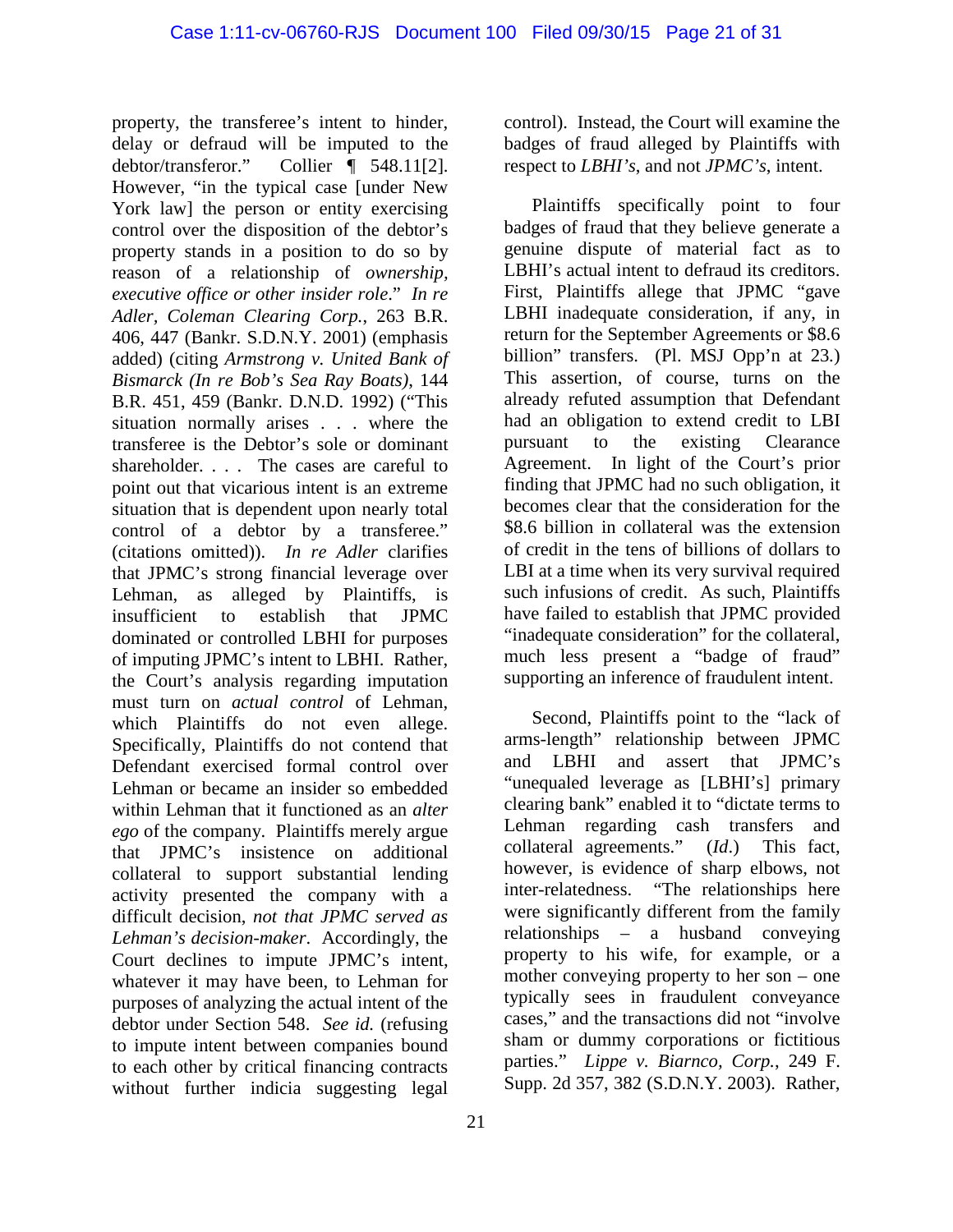the evidence reflects that JPMC drove a hard bargain, consistent with an arms-length relationship, not that LBHI engineered a sweetheart deal designed to interfere with creditors. *See In re Abramov*, 329 B.R. 125, 131–32 (Bankr. E.D.N.Y. 2005) (determining whether a transaction was at "arms-length" by assessing whether adequate consideration was given). Therefore, no reasonable juror could conclude that LBHI engaged in fraud solely due to the relationship that existed between LBHI and JPMC.

Third, Plaintiffs argue that the "secrecy, haste, and unusual nature" of the parties' September Agreements and transfers support an inference of LBHI's fraudulent intent at the time it transferred additional collateral to JPMC. They urge that "the new agreements, and the \$8.6 billion in transfers [were] concealed from the public" at a time immediately prior to a critical earnings call, and that Lehman "was including the \$8.6 billion in transfers in its available liquidity pool, which Lehman published to provide comfort to creditors about its ability to fund itself." (Pl. MSJ Opp'n at 23.) Significantly, Plaintiffs do not argue that LBHI acted to hide information from its investors or published a disclosure that otherwise misstated then-current facts. Without these allegations or facts supporting them, there is a no clear indication that LBHI conducted its deal in "secrecy." Nonetheless, Plaintiffs argue that "haste" in LBHI's execution of the September Agreements and posting of the September Collateral suggests LBHI's intent to defraud. Plaintiffs' own allegations, however, confirm that JPMC insisted on haste as a condition for extending funding the next morning and that LBHI objected to the fastturnaround. Accordingly, LBHI's "haste" also cannot support an inference that *LBHI* behaved with actual intent to defraud.

Fourth, and finally, Plaintiffs allege that "LBHI was in financial distress at the time of the challenged transfers." (*Id*.) This contention, though certainly borne out by the record, is insufficient to suggest fraud. While these transactions did not occur in the ordinary course of business, they were supported by legitimate and pressing business reasons. Indeed, there is nothing unlawful about a company transacting business during unusually difficult financial times in an attempt to prevent its own collapse. To find otherwise would place in question any contract executed during a financial downturn and invite upheaval in the financial markets.

Determining the existence of actual fraudulent intent is typically a question of fact that precludes summary judgment, *see Trustees of Hamilton College v. Cunningham*, 418 N.Y.S.2d 251, 254 (4th Dep't 1979), but it is clear on the basis of the record before the Court that the extensive discovery conducted in this matter has not uncovered facts sufficient to raise an inference of intent to defraud, and no reasonable juror could find that LBHI acted with such an intent as alleged in Counts 1 and 3. *See Lippe*, 249 F. Supp. 2d at 384. Accordingly, the Court grants summary judgment in favor of Defendant with respect to those Counts.

## D. JPMC Had a Continuing Lien Over Lehman's \$6.9 Billion

In Count 38, Plaintiffs request a declaratory judgment that JPMC has no lien over LBHI's \$6.9 billion collateral pursuant to the August and September Agreements. Specifically, they allege that JPMC released any lien over the funds when it transferred the funds to its general ledger account. (Pl. MSJ Opp'n at 28.)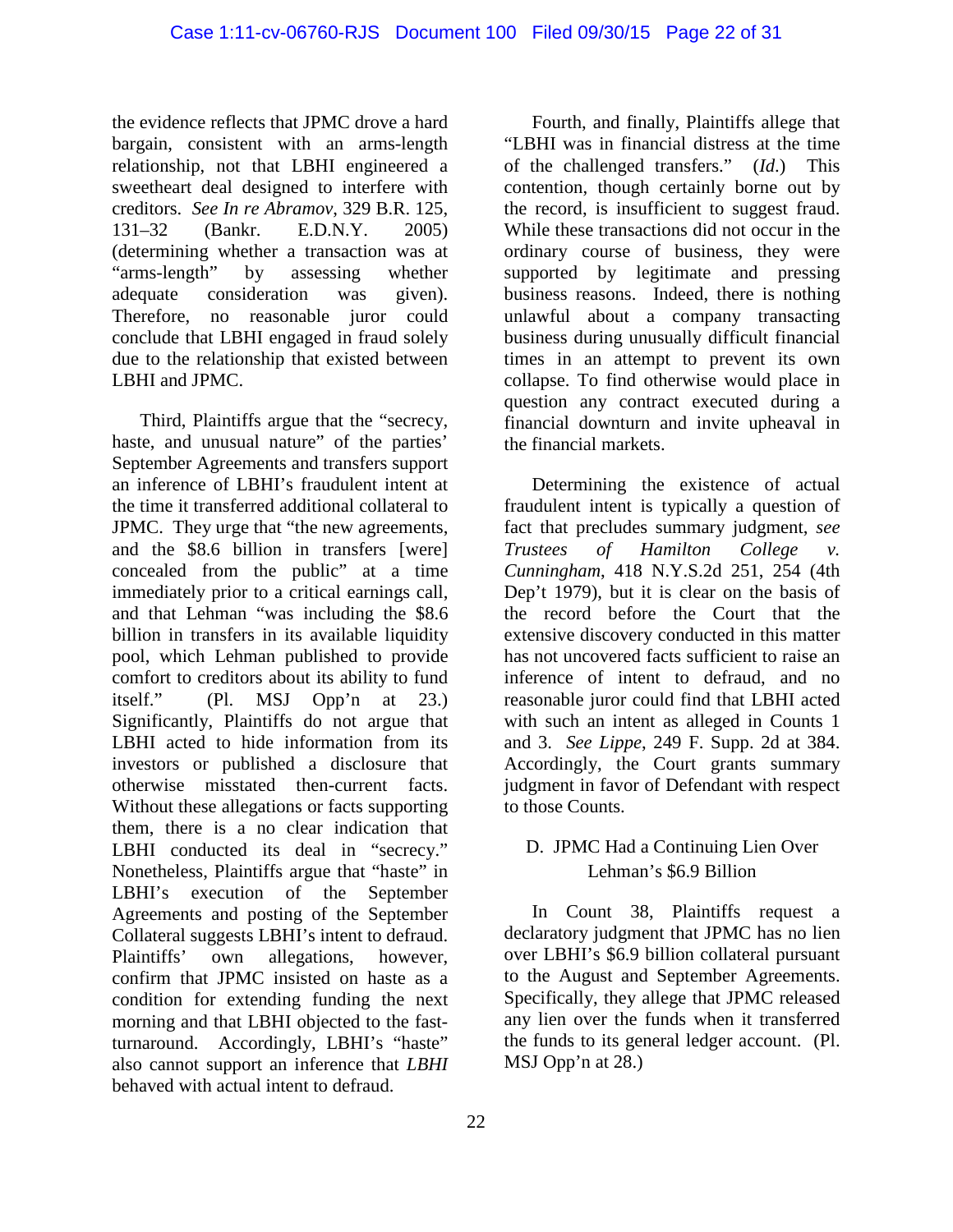The lien provisions of the Clearance Agreement granted JPMC a security interest in assets held in certain Lehman accounts to secure JPMC's exposure on advances made to LBI. Accordingly, JPMC held a security interest over those funds that LBHI posted as collateral subject to JPMC's lien. Between September 9 and 12, 2008, LBHI deposited \$6.9 billion into the Cash Account. (Def. MSJ 56.1 Stmt. ¶ 162; *see also* First Amended Complaint ¶ 66.) The parties agree that the collateral originally deposited by LBHI in the Cash Account was subject to JPMC's lien under the Clearance Agreement as later modified by the August and September Agreements. Plaintiffs argue, however, that JPMC forfeited its lien when it unilaterally transferred those funds from the Cash Account to the GL Cash Collateral Account. (Pl. PMSJ Mem. at 18– 27; Def. MSJ 56.1 Stmt. ¶ 163; Pl. PMSJ 56.1 Stmt. ¶ 20.)

The September Security Agreement granted JPMC a "security interest in, and general lien upon and/or right to set-off of, the [LBHI] Security." (September Security Agreement at 2.) The "Security," in turn, is defined as: (i) "the Accounts, together with any security entitlements relating thereto and any and all . . . funds and/or other assets from time to time held in or credited to the Accounts or otherwise carried in the Accounts"; (ii) "any interest, dividends, cash, instruments and other property from time to time received, receivable or otherwise distributed in respect of or exchange for any or all of the then existing Security"; and (iii) "all proceeds of any and all of the foregoing Security." (*Id.* at 1.) The "Accounts" constituting JPMC's "Security" further included "all accounts of [LBHI] at [JPMC]" except for an "Overnight Account" not relevant to this claim. (September Security Agreement at 1–2; August Security Agreement at 3.)

23

The contract, however, provided an express mechanism for "release" of JPMC's security interest over funds in the Cash Account:

Notwithstanding anything provided for herein, [LBHI] may upon three days<sup>[']</sup> written notice to [JPMC] transfer any Security, provided that the undersigned shall not transfer any such Security if [JPMC] has exercised . . . any of its rights under this Security Agreement or the Guaranty or in the event any DEFAULT has occurred . . . prior to the end of the three day notice period and upon any such transfer the security interest hereunder shall be released.

(September Security Agreement at 3.) The parties agree that LBHI never provided written notice to JPMC of its intention to transfer any of the Security prior to its default on September 15, 2008. (Pl. PMSJ 56.1 Cntrstmt. ¶ 9.) Accordingly, Defendant never "released" its lien over the \$6.9 billion at issue. Indeed, Article 9 of the U.C.C., as adopted in New York, makes clear that a security interest in collateral "*continues*" following disposition unless the secured party "authorize[s] the disposition free of the security interest" or a particular provision of Article 9 terminates that interest. N.Y. U.C.C. § 9-315(a)(1) (emphasis added). Here, JPMC indisputably did not "authorize" the release of its lien on the collateral. Moreover, the official comment to U.C.C. § 9-332(b) notes that in the "case in which a bank debits an encumbered account and credits another account it maintains for the debtor," the transfer does not release a security interest. Accordingly, the lien did not release by operation of law.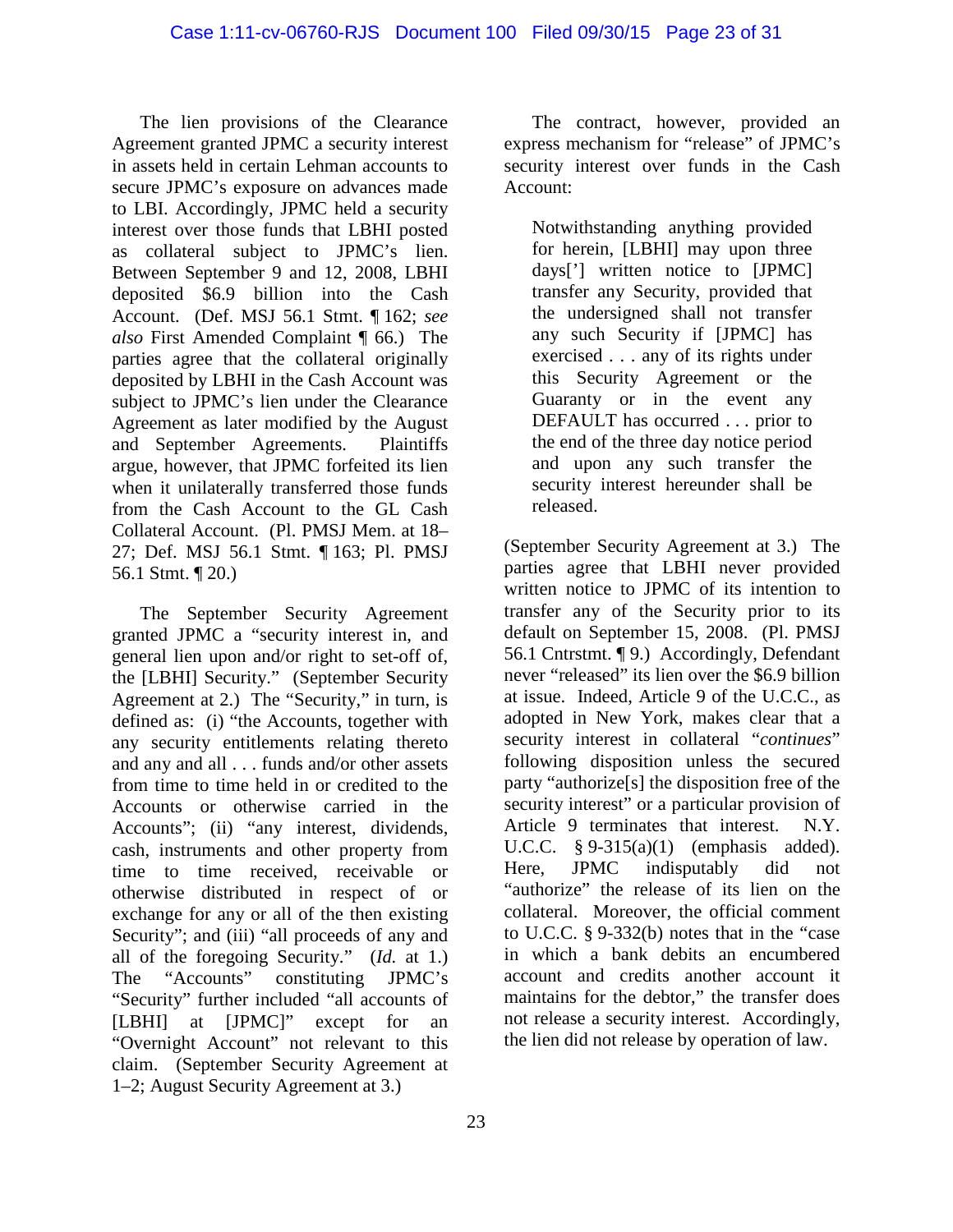Nonetheless, Plaintiffs argue that JPMC forfeited its lien over the funds by executing a unilateral *transfer* of funds not specifically authorized by the parties' agreements. Specifically, they argue that the September Security Agreement grants a lien over only LBHI's accounts at JPMC and the funds "from time to time" contained in those accounts, and thus JPMC's lien was "extinguish[ed]" when it transferred those funds from an account where LBHI had the practical, if not legal, right to withdraw funds to the GL Cash Collateral Account where only JPMC could make a withdrawal. (Pl. PMSJ Mem. at 18–21.)

Under New York law, when an agreement containing a security interest is "clear and complete, the writing should be enforced according to its terms." *In re Adirondack Timber Enter., Inc.*, 2010 WL 1741378, at \*3 (Bankr. N.D.N.Y. Apr. 28, 2010). Accordingly, "in the absence of any ambiguity, the court looks solely to the language used by the parties to discern the contract's meaning" as a matter of law. *Vermont Teddy Bear Co. v. 538 Madison Realty Co.*, 1 N.Y.3d 470, 475 (2004). Here, the September Security Agreement specifically defines "Security" to include "all *proceeds* of any and all of the foregoing Security." (September Security Agreement at 1 (emphasis added).) Although the agreement does not specifically define the term "proceeds," it refers the Court to the U.C.C. for guidance. (September Security Agreement at 2.) The U.C.C. interprets "proceeds" broadly to include "whatever is acquired upon the sale . . . exchange, or other disposition of collateral" and "rights arising out of collateral." N.Y. U.C.C. § 9-  $102(a)(64)(A)$  & (C). Moreover, the U.C.C.'s official comment clarifies that a transfer of *all* funds maintained in an account subject to a security interest – and not just the interests or dividends accrued on

those funds – is a cognizable transfer of "proceeds." U.C.C. § 9-332, cmt. 2, ex. 2. The U.C.C. explains via example that, "inasmuch as [a] deposit account maintained with [a third-party bank] constitutes the proceeds of the deposit account at [the secured lender bank], [the secured lender]'s security interest would attach to that account as proceeds." *Id*. Indeed, the example does not limit its terms to a debtor's transfer, as opposed to a secured lender's transfer, or require that funds move to a third-party bank. Accordingly, when JPMC transferred collateral from the Cash Account to the GL Cash Collateral Account, JPMC's right of payment attached to the collateral in the later account as proceeds of the former.

Plaintiffs respond that, under New York U.C.C. § 9-203, an interest in security funds is "enforceable against the debtor and third parties with respect to the collateral *only if . . . the debtor has rights in the collateral or the power to transfer rights in the collateral to [a] secured party*." (Pl. PMSJ Mem. at 25 (quoting N.Y. U.C.C. § 9-203(b)(2) (emphasis added)).).<sup>[7](#page-23-0)</sup> But, as evidence uncovered in discovery clearly demonstrates, LBHI *did have rights*, albeit limited rights, in the collateral held in the GL Cash Collateral Account. The affidavit of Michael Mego, the individual at JPMC with principal responsibility for managing the GL Cash Collateral Account, clearly states that the account held "cash collateral pledged by broker-dealers engaged in financing activities such as triparty repos" and was "not considered a proprietary account at JPMorgan." (Declaration of

<span id="page-23-0"></span> <sup>7</sup> Plaintiffs also argue that a security interest cannot attach to property unless that property is described in the security agreement itself. (Pl. PMSJ Mem. at 19.) But the GL Cash Collateral Account, for the reasons discussed above, was an "account of [LBHI] at [JPMC]."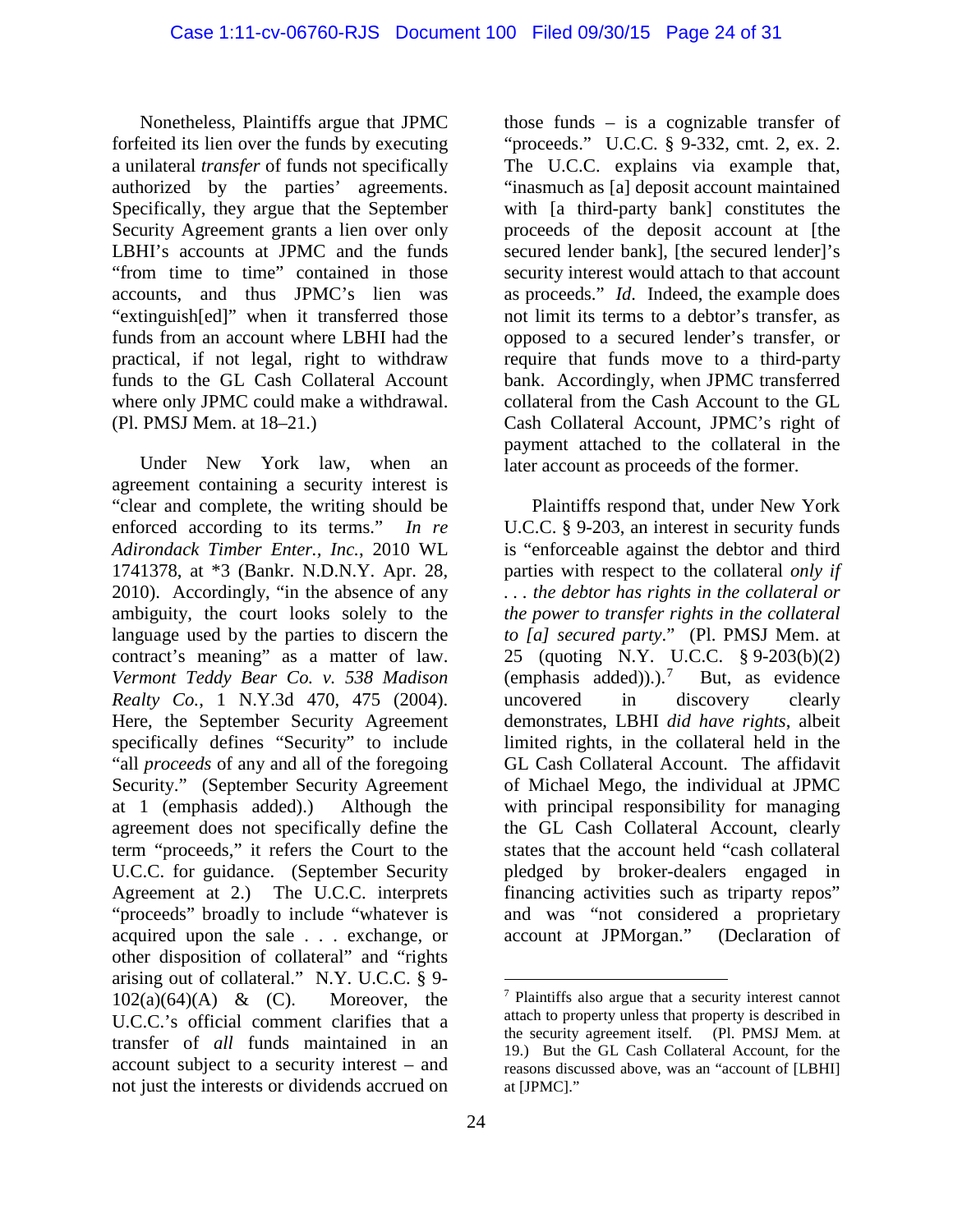Michael Mego, dated Sept. 11, 2014, Doc. No. 52 ("Mego Decl.") ¶ 2.) Moreover, the funds in that account "would be debited from the GL Cash Collateral Account and credited back" to a dealer's demand deposit account "once [they were] no longer required to secure financing." (*Id.* ¶¶ 6–7.) Moreover, beyond JPMC's actual practice, the contractual agreements between the parties clearly provided LBHI with the legal right to return of the collateral upon three days' written notice once its financial obligations had been fulfilled. (September Security Agreement at 2.) Accordingly, Defendant's transfer of the \$6.9 billion was accomplished in a manner consistent with the parties' agreements, as the GL Cash Collateral Account constitutes "proceeds" of the Cash Account that are subject to Defendant's security interest.

Because Defendant did not affirmatively release its lien and because Defendant maintained a secured interest, in any event, over the \$6.9 billion as proceeds of the Cash Account, Defendant is entitled to judgment as a matter of law with respect to Count 38.

E. JPMC Is Not Liable for Conversion, Unjust Enrichment, or Constructive Trust

Several of Plaintiffs' remaining causes of action cannot continue in light of the Court's holding that the parties' agreements were valid, contemplated collateral transfers of the type provided, and permitted JPMC to move LBHI's collateral to the GL Cash Collateral Account.

For example, Plaintiffs allege in Counts 37 and 40 that JPMC wrongfully converted the \$6.9 billion from the Cash Account and an additional \$1.7 billion in money market fund collateral – along with additional collateral of an unspecified amount provided on prior occasions – to its own use. Under New York law, "[t]o establish a cause of

action to recover damages for conversion, a plaintiff must show legal ownership or an immediate superior right of possession to a specific identifiable thing and must show that the defendant exercised an unauthorized dominion over the thing in question to the exclusion of the plaintiff's rights." *Nat'l Ctr. for Crisis Mgmt., Inc. v. Lerner*, 938 N.Y.S.2d 138, 138–39 (2012) (citation omitted). Since the Court finds that the parties' contract permitted Defendant to request the \$6.9 billion in collateral and later transfer that collateral to the GL Cash Collateral Account without forfeiting its lien, the Court finds that JPMC held those funds pursuant to a valid lien and did not exercise "unauthorized dominion" over the \$6.9 billion. Accordingly, Defendant must prevail as a matter of law on Plaintiffs' conversion claims.

Plaintiffs further allege in Counts 36 and 39 that funds posted to JPMC from LBHI as collateral securing the parties' triparty repo agreements, including the \$8.6 billion in funds discussed above, were wrongfully obtained and transferred and should not unjustly enrich JPMC. In order to assert a claim for unjust enrichment, however, a litigant must put forth "proof that (1) defendant was enriched, (2) at plaintiff's expense, and (3) equity and good conscience militate against permitting defendant to retain what plaintiff is seeking to recover." *Briarpatch Ltd., L.P v. Phoenix Pictures, Inc.*, 373 F.3d 296, 306 (2d Cir. 2004). In this instance, Plaintiffs would have to demonstrate that JPMC was enriched at the expense of the *debtor*, LBHI. Since JPMC merely maintained its lien over LBHI's collateral pursuant to the agreement between the parties, the Court has concluded that it was not.

Whether JPMC was preferred relative to other creditors, as Plaintiffs seek to show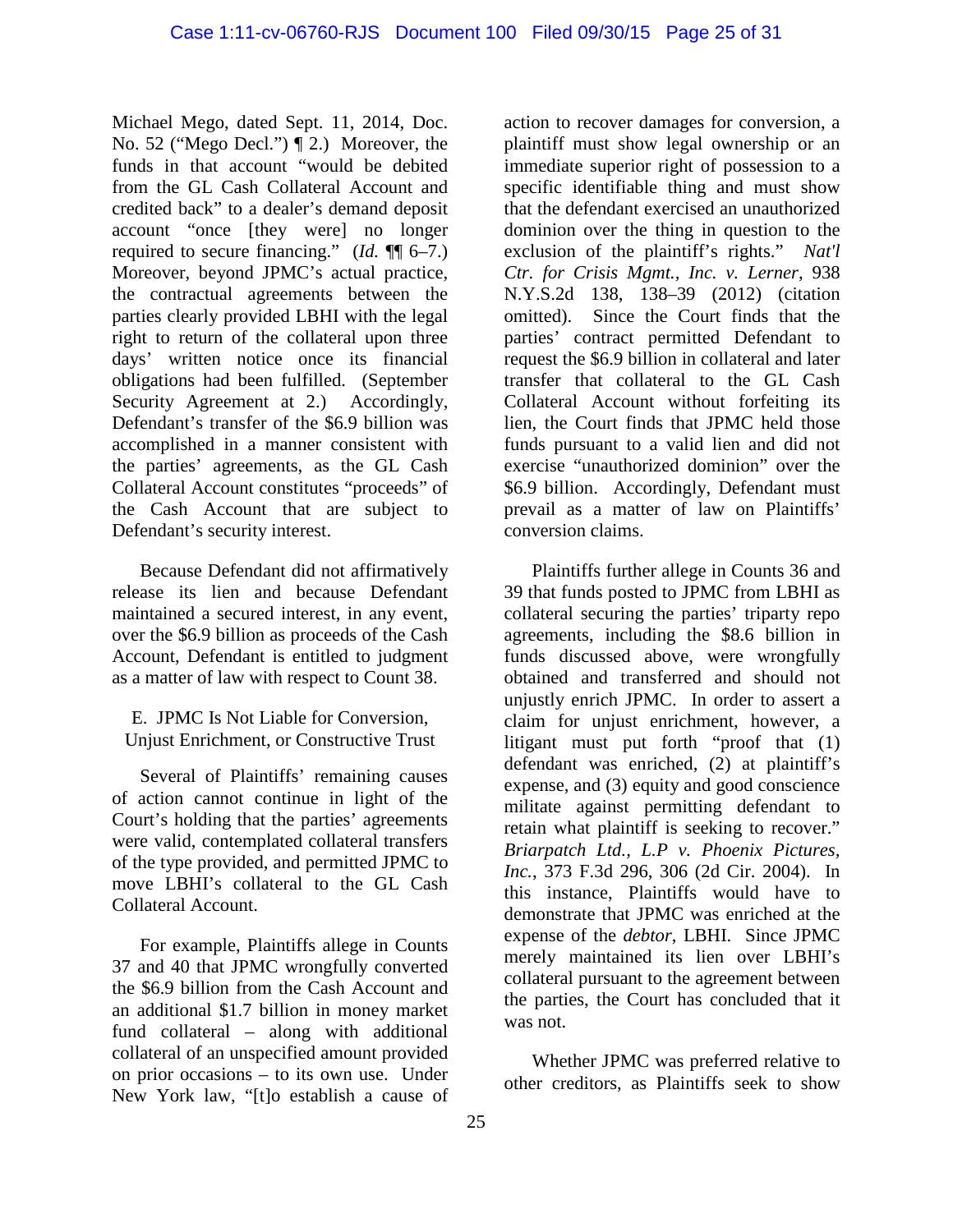(Pl. MSJ Opp'n at 32), is a separate issue irrelevant to its unjust enrichment claim. *See Ultramar Energy Ltd. v. Chase Manhattan Bank, N.A.*, 599 N.Y.S.2d 816, 819 (1st Dep't 1993). Indeed, *Lines v. Bank of America National Trust & Savings Ass'n*, cited by Plaintiffs, is not to the contrary. 743 F. Supp. 176, 182 (S.D.N.Y. 1990). In that case, Judge John E. Sprizzo applied the doctrine of unjust enrichment to prevent a *double* recovery manufactured by a litigant's decision to draw down letters of credit that it knew "were intended as *replacement* collateral, not additional collateral" to secure the debt. *Id*. at 180 (emphasis in original). Here, the Court has already found that the funds obtained by JPMC are clearly additional collateral that did not unjustly enrich JPMC. Accordingly, the Court grants judgment as a matter of law for Defendant on Counts 36 and 39.

Finally, summary judgment is granted for Defendant on Count 32, in which Plaintiffs seek a constructive trust over the \$5 billion obtained by JPMC with its alleged assurance that the funds would be returned. Specifically, a claim of constructive trust under New York law requires Plaintiffs to show unjust enrichment. *See In re First Cent. Fin. Corp.*, 377 F.3d 209, 212 (2d. Cir. 2004); *David v. Rabuffetti*, No. 08-cv-5647 (RJS), 2011 WL 1346997, at \*6 (S.D.N.Y. Mar. 30, 2011). Since Plaintiffs have failed to do so here, this claim must also be dismissed.

## F. Plaintiffs' Remaining Remedial Claims Cannot Continue Without Their Corresponding Substantive Counts

Since Plaintiffs' remaining claims – including those for turnover, transfer recovery, and claim disallowance – are remedial and require the Court to find at least a dispute of material fact with regard to JPMC's collateral transfers and the validity

of the lien, the Court grants summary judgment for Defendant with respect to counts 4, 25, 27, and 31. *See, e.g., In re Colonial Realty Co*., 980 F.2d 125, 131 (2d Cir. 1992) (turnover); *Sec. Investor Prot. Corp. v. Bernard L. Madoff Inv. Sec. LLC*, 501 B.R. 26, 33 (S.D.N.Y. 2013) (transfer recovery); *In re Metiom, Inc*., 301 B.R. 634, 641–42 (Bankr. S.D.N.Y. 2003) (§ 502(d) claim disallowance).

G. Genuine Issues of Fact Remain Regarding Plaintiffs' Claims of Voidable Setoff and Violation of the Automatic Stay

Plaintiffs claim that, because Lehman was insolvent in the days leading up to its bankruptcy, the September Transfers should be avoided as wrongful transfers made for the purposes of obtaining a right to set off in violation of Section  $553(a)(3)$  of the Bankruptcy Code or as transfers designed to otherwise improve JPMC's credit position with respect to LBHI in violation of Section 553(b) of the Bankruptcy Code. (First Amended Complaint ¶¶ 232–37, 243–49.) Additionally, in Count 33, Plaintiffs allege that JPMC violated the Bankruptcy Code's automatic stay provision when it applied funds comprising the collateral under the September Agreements to set off its own claims against the LBHI estate arising from *other* agreements between the parties including derivative contracts, securities lending agreements, and repurchase agreements with LBHI affiliates. (Pl. MSJ Opp'n at 29; Pl. MSJ 56.1 Stmt. ¶ 167; Pl. PMSJ 56.1 Stmt. ¶ 24 (naming only derivative contracts); First Amended Complaint ¶¶ 266–69.)

As a general matter, a creditor is precluded by the automatic stay from exercising its setoff rights without first obtaining bankruptcy-court approval. *See In re Lehman Bros. Holdings Inc.*, 439 B.R. 811, 834 (Bankr. S.D.N.Y. 2010). A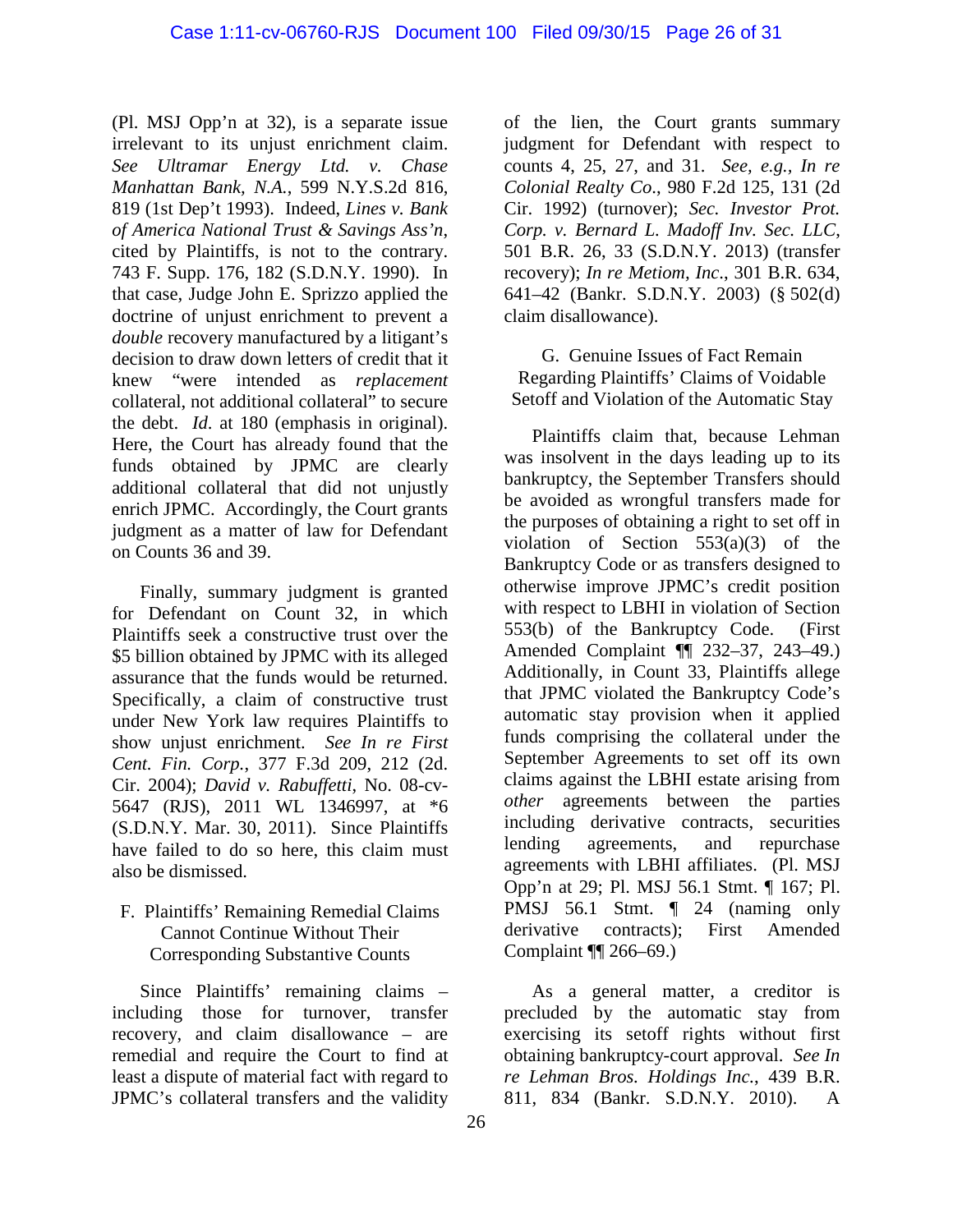creditor is also generally precluded from incurring a debt that has the effect of engineering a right to setoff and preferring their claims over others. *See, e.g.*, 11 U.S.C. § 553; *In re Bennett Funding Grp., Inc.*, 146 F.3d 136, 140 (2d Cir. 1998).

Defendant argues for summary judgment on Counts 26, 28, and 33, however, on the sole grounds that its actions are protected by safe harbor provisions. To be sure, Section 362 of the Bankruptcy Code, upon which Plaintiffs' claim relies, contains safe harbors insulating transactions from later judicial scrutiny for financial institutions exercising their "contractual rights" under "any security agreement or arrangement or other credit enhancement forming a part of or related to" a protected contract, 11 U.S.C. §§ 362(b)(6) (securities contract), 362(b)(7) (repurchase agreement), 362(b)(27) (master netting agreement). However, the parties' briefs and Local Rule 56.1 Statements do not provide sufficient detail regarding the circumstances surrounding the alleged setoffs to permit the Court to determine whether those transactions – if they are in fact setoffs – were subject to the safe harbor. Accordingly, the Court denies summary judgment on Counts 26, 28, and 33 as well as Counts 29 and 34, the associated remedial counts. *See Lehman*, 469 B.R. 415, 454 (Bankr. S.D.N.Y. 2012) ("Whether the safe harbors apply to protect [the] particular setoff[s presented in this matter] is a highly fact specific inquiry.")

#### H. Judgment Regarding Plaintiffs' Claims of Equitable Subordination Is Premature

Plaintiffs allege in Count 30 that JPMC's claims should be subordinated because of its outrageous and inequitable conduct in seizing Lehman's remaining liquidity for its own use rather than waiting for Lehman to declare bankruptcy and proceeding through the bankruptcy court.

The doctrine of equitable subordination is codified in Section 510(c) of the Bankruptcy Code. 11 U.S.C. § 510(c). It authorizes a bankruptcy court to subordinate a claim where: (1) "[t]he claimant engaged in some type of inequitable conduct"; (2) "[t]he misconduct caused injury to the creditors or conferred an unfair advantage on the claimant"; and (3) "[e]quitable subordination of the claim is consistent with bankruptcy law." *80 Nassau Assocs. v. Crossland Fed. Sav. Bank (In re 80 Nassau Assocs.)*, 169 B.R. 832, 837 (Bankr. S.D.N.Y. 1994) (quoting *In re Mobile Steel Co.*, 563 F.2d 692, 700 (5th Cir. 1977)). "Inequitable conduct is generally defined as either (1) fraud, illegality, or breach of fiduciary duties; (2) undercapitalization; or (3) the claimant's use of the debtor as a mere instrumentality or *alter ego*." *N.J. Steel Corp. v. Bank of N.Y*., No. 95-cv-3071(KMW), 1997 WL 716911, at \*4 (S.D.N.Y. Nov. 17, 1997) (citation omitted). The Court's analysis of these factors, however, differs "depending on the status of the creditor, specifically, whether the creditor acted as a[n] insider or an ordinary creditor." *Id.* at \*15 (emphasis in original).

Courts have uniformly held that the Bankruptcy Code's definition of "insider" must be flexibly applied on a case-by-case basis. *Pan Am Corp. v. Delta Air Lines, Inc.*, 175 B.R. 438, 499 (S.D.N.Y. 1994). However, an "insider" must, in every case, exercise dominion and control sufficient to create a "merger of identity" to the point where the "creditor has become, in effect, the *alter ego* of the debtor." *Id*. at 500.

As stated above, Plaintiffs have not produced evidence to suggest that JPMC exercised control over Lehman sufficient to become, in effect, its *alter ego*. Indeed, Lehman's briefing does not even argue that JPMC functioned as an insider during the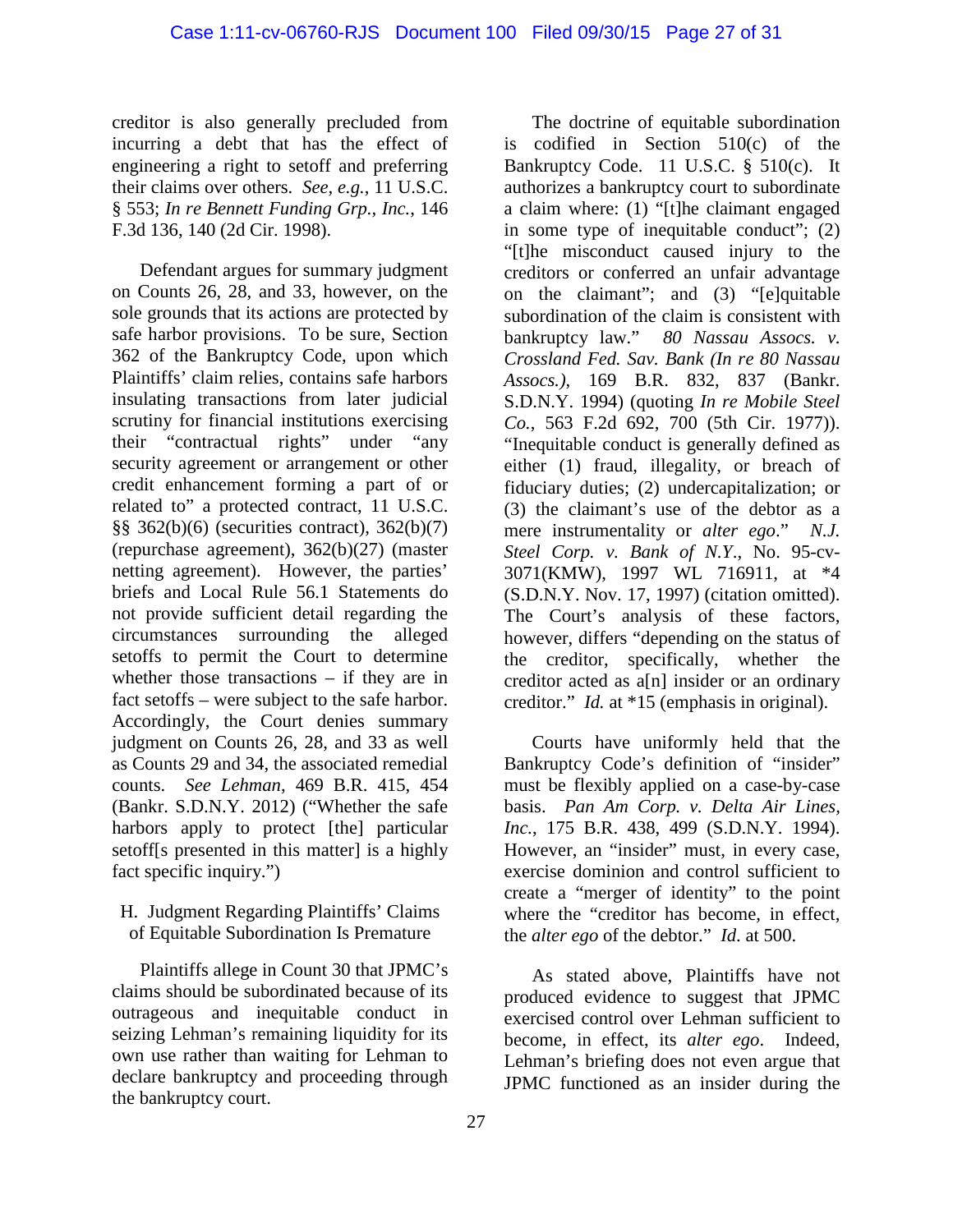relevant period, only that it was privy to various pieces of inside information. (*See*  Pl. MSJ Opp'n at 32–33.) Accordingly, the Court finds that no reasonable juror could conclude that JPMC acted as an insider at Lehman. Consequently, JPMC must be considered as an "ordinary creditor" for purposes of Plaintiffs' equitable subordination claim.

Because an ordinary creditor does not owe a fiduciary duty to the debtor, it is unusual for a court to subordinate claims arising out of such arms-length dealings. *See 80 Nassau Assocs.*, 169 B.R. at 838. In the case of non-insider creditors, "the proponent of equitable subordination must show wrongful conduct involving fraud, illegality or some other breach of a legally recognized duty." *Id.* at 839. The law is clear, however, that "[t]he permissible parameters of a creditor's efforts to seek collection from a debtor are generally those with respect to voidable preferences and fraudulent conveyances proscribed by the Bankruptcy Act;" where these are not present, "there is generally no objection to a creditor's using his bargaining position, including his ability to refuse to make further loans needed by the debtor, to improve the status of his existing claims." *In re W.T. Grant Co.*, 699 F.2d 599, 610 (2d Cir. 1983). Here, as discussed above, the Court denied summary judgment to Defendant with respect to Plaintiffs' claims alleging voidable preferences under the bankruptcy code. Accordingly, Defendant's request for summary judgment on Count 30 requesting equitable subordination is also denied.

#### I. There Are Genuine Issues of Fact Regarding Defendant's Counterclaims

<span id="page-27-0"></span>Defendant also asserts counterclaims against Plaintiffs, alleging that Lehman encouraged JPMC to extend additional

credit during Lehman's bankruptcy with false misrepresentations and omissions designed to assure JPMC that its advances would be repaid. Accordingly, Defendant asserts counterclaims against Lehman for fraud, aiding and abetting the fraud of LBI and Barclays, and indemnification for fees and expenses related to this matter.<sup>[8](#page-27-0)</sup> Although the Bankruptcy Court did not decide Plaintiffs' motion to dismiss Defendant's counterclaims, the parties now request that the Court consider those counterclaims on summary judgment. (Pl. PMSJ Mem. at 33; Def. PMSJ Opp'n at 24.)

1. The Parties Dispute Whether LBHI Fraudulently Obtained Credit from JPMC

Defendant's Counterclaims 1 through 3 allege that Plaintiffs wrongfully misstated, or wrongfully omitted, key terms of LBHI's deal with Barclays in an effort to encourage JPMC to continue to extend capital during Lehman's final days. Among other misrepresentations, Defendant alleges that Lehman executives told Jane Buyers-Russo of JPMC on September 15, 2008 that "Barclays had committed to support LBI fully until the deal closed, including by providing overnight financing that would reduce or eliminate LBI's dependence on the Fed[eral Reserve] ... at which point [JPMC] would be taken out of its position in full." (Amended Counterclaims ¶ 33.) JPMC alleges that Lehman knew at the time, in light of LBI's cash position and the illiquidity of the assets Barclays excluded from its transaction, that LBI's sale would not generate the cash necessary to pay off JPMC's advances and that JPMC would be left with outstanding claims secured by illiquid assets once LBI commenced

Defendant's sixth counterclaim for unjust enrichment was voluntarily dismissed. (Def. PMSJ Opp'n at 23 n.30.)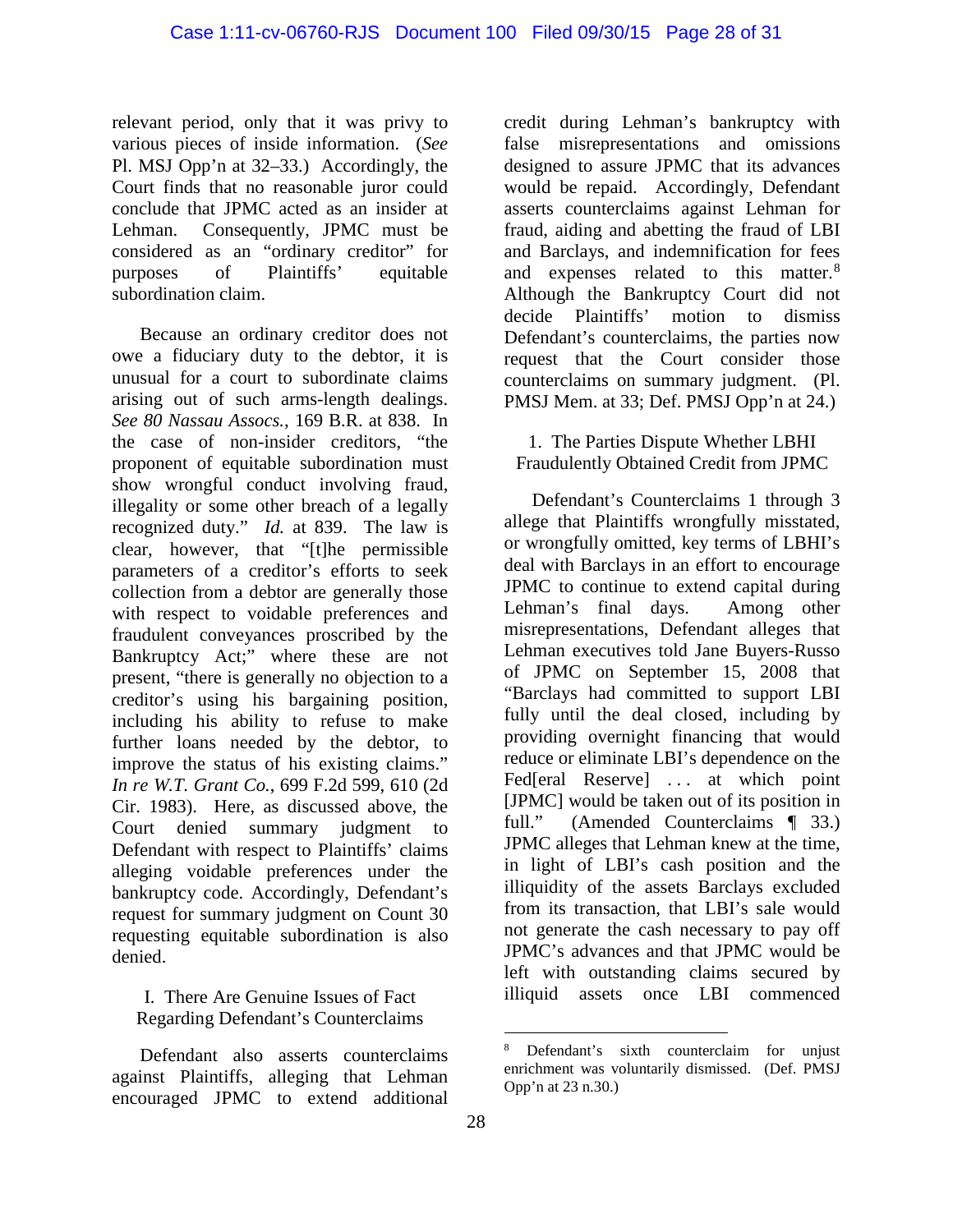liquidation proceedings. (Def. PMSJ Opp'n at 26.)

To prevail on a common law fraud claim in New York, Defendant must prove that (1) Plaintiffs made a material false representation; (2) Plaintiffs intended to defraud Defendant thereby; (3) Defendant reasonably relied upon the representation; and (4) Defendant suffered damage as a result of such reliance. *Banque Arabe et Internationale D'Investissement v. Md. Nat. Bank*, 57 F.3d 146, 153 (2d Cir. 1995); *see also Wells Fargo Bank Nw., N.A. v. Taca Int'l Airlines, S.A.*, 247 F. Supp. 2d 352, 364 (S.D.N.Y. 2002) ("New York law requires [the] same elements for fraudulent misrepresentation and fraudulent inducement."). "Alternatively, instead of an affirmative misrepresentation, [Defendant's] fraud cause of action may be predicated on acts of concealment where [Plaintiffs] had a duty to disclose material information." *Kaufman v. Cohen*, 760 N.Y.S.2d 157, 165 (2003); *see also Aaron Ferer & Sons Ltd. v. Chase Manhattan Bank, Nat'l Ass'n*, 731 F.2d 112, 123 (2d Cir. 1984).

As an initial matter, Plaintiffs briefly argue that Defendant is estopped from litigating its fraud claims based on proceedings in litigation between Lehman and Barclays in *In re Lehman Bros. Holdings Inc.*, 445 B.R. 143, 157 (Bankr. S.D.N.Y. 2011). (Pl. PMSJ Mem. at 37 & n.72.) Since Defendant was not a party to that prior suit and had no opportunity to litigate there, collateral estoppel does not attach. *Bank of N.Y. v. First Millennium, Inc.*, 607 F.3d 905, 918 (2d Cir. 2010) (listing the elements of collateral estoppel, including that "the party had a full and fair opportunity to litigate the issue"). Alternatively, Plaintiffs assert that JPMC waived its fraud claims by not raising them at the bankruptcy court's sale hearing

discussing the then-proposed Barclays transaction. (Pl. PMSJ Mem. at 37.) However, the only question before the bankruptcy court at the sale hearing was whether there was a "good business reason" for the Barclays-Lehman transaction. *See In re Lionel Corp.*, 722 F.2d 1063, 1071 (2d Cir. 1983) (stating the legal standard for the bankruptcy court's review). Accordingly, JPMC's complaints of fraud were entirely irrelevant to the proceeding and JPMC can hardly be said to have waived them with its silence.

Plaintiffs argue on the merits that these counterclaims should be denied since "reliance on predictive statements of what a third party will do in the future is unreasonable as a matter of law." (Pl. PMSJ Mem. at 34.) Clearly, "[a] speaker's representations about another party's future intentions or plans are generally construed as opinion, not fact, and hence cannot give rise to a claim of fraud or fraudulent inducement." *Grupo Sistemas Integrales de Telecomunicacion S.A. de C.V. v. AT&T Commc'ns Inc*., No. 92 Civ. 7862 (KMW), 1996 WL 312535, at \*15 (S.D.N.Y. June 10, 1996). But JPMC does not allege mere predictive statements; instead, it alleges that Lehman representatives misrepresented the terms of the proposed deal with Barclays and concealed the information that securities financed by JPMC were excluded from the Barclays deal and would remain behind in LBI after the sale from JPMC. Such statements of a present fact are actionable misrepresentations upon which a party may have reasonably relied. *See Ill. State Bd. of Inv. v. Authentidate Holding Corp*., 369 F. App'x 260, 263–64 (2d Cir. 2010) (summary order); *see also Stewart v. Jackson & Nash*, 976 F.2d 86, 89 (2d Cir. 1992). Here, there is substantial evidence in the record indicating a genuine dispute of material fact regarding whether Lehman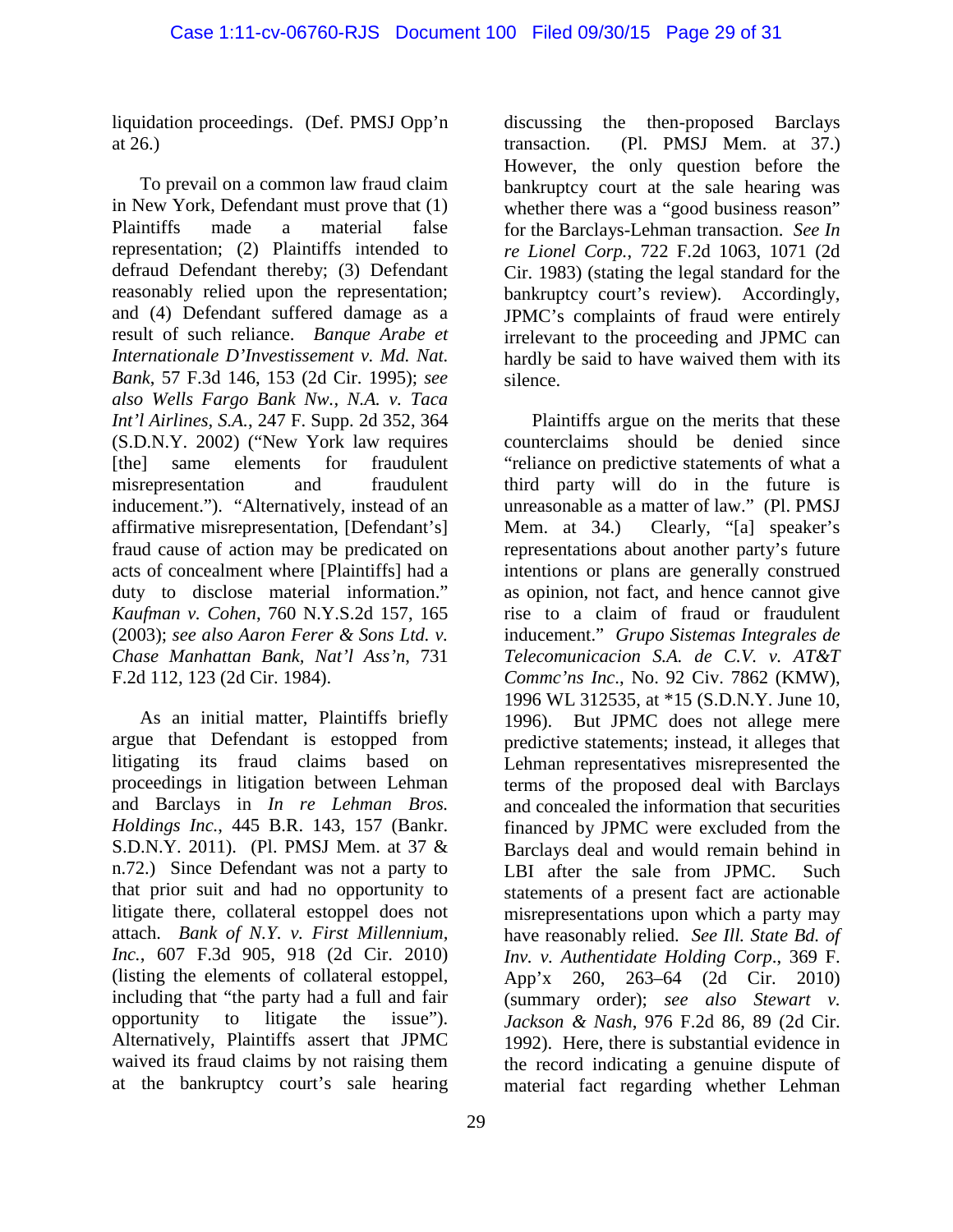actually made misstatements regarding the then-existing terms of the LBHI-Barclays deal and whether those statements induced reliance on the part of JPMC. (Def. PMSJ 56.1 Stmt. ¶¶ 43, 46, 68; Def. PMSJ 56.1 Cntrstmt. ¶¶ 92, 94, 99.) The Court, therefore, denies Plaintiffs summary judgment with respect to Counterclaims 1 through 3.

Having failed to demonstrate that they merit summary judgment on Defendant's primary fraud claims, Plaintiffs argue that Defendant has put forth no evidence to suggest that LBHI aided and abetted the fraud of others. (Pl. PMSJ Mem. at 36–37.) Their contention is incorrect. Indeed, Defendant argues that Barclays consciously concealed its decision not to continue financing low-value securities – like RACERS – until JPMC facilitated the transfer of other replacement securities, and that LBHI facilitated that fraud by assuring JPMC that it would be repaid for its postbankruptcy advances in full to induce further extensions of JPMC credit. (Def. PMSJ 56.1 Cntrstmt. ¶¶ 32–39.) Moreover, there is ample evidence suggesting that LBHI took great pains to ensure that undesirable assets were excluded from the Barclays sale, leaving them behind to cover the debts owed to creditors like JPMC. (*Id.* ¶¶ 73–75.) In light of the dispute, the Court also denies summary judgment on Counterclaim 5, which alleges that LBHI aided and abetted Barclays's fraud.

Finally, the Court denies summary judgment with respect to Counterclaim 4, which alleges that LBHI aided and abetted LBI's fraud in procuring credit from JPMC with the present intention not to repay JPMC's advances. On their motion, Plaintiffs argue for dismissal on the sole ground that, since the representatives of LBHI and LBI are one and the same, the

aiding and abetting count is duplicative and should be dismissed. (Pl. PMSJ Mem. at 36–37.) A factual question remains, however, regarding whether the corporate officers were acting in their capacity as LBI or LBHI employees when they perpetrated the alleged fraud. Accordingly, the Court must postpone any determination of duplication of substantive claims, or their resulting damages, and deny summary judgment.

## 2. Judgment as a Matter of Law on Defendant's Claim for Indemnification Is Premature

Defendant's Counterclaims 7 and 8 argue that JPMC should be indemnified by Lehman for its fees and expenses incurred in this action based on the contractual provisions in the Clearance Agreement and the Custodial Undertaking, which provided that Lehman would "indemnify [JPMC] and hold [it] harmless against any and all losses, claims, damages, liabilities or actions to which [it] may become subject," including provision for reimbursement of attorneys' fees. (Amended Counterclaims ¶ 157 (quoting the Clearance Agreement); *see also id.*  $\P$  167 (quoting the Custodial Undertaking).)

Because the Court cannot determine at this time whether Plaintiffs will carry their burden with respect to claims of "willful misconduct" carved out of the parties' indemnification agreements (Pl. PMSJ Mem. at 38 (noting the carve outs in the relevant contracts); Def. PMSJ Opp'n at 40 (same)), summary judgment on this claim is premature and denied.

#### IV. CONCLUSION

For the reasons set forth above, Defendant's motion for summary judgment is denied with respect to Counts 26, 28, 29,